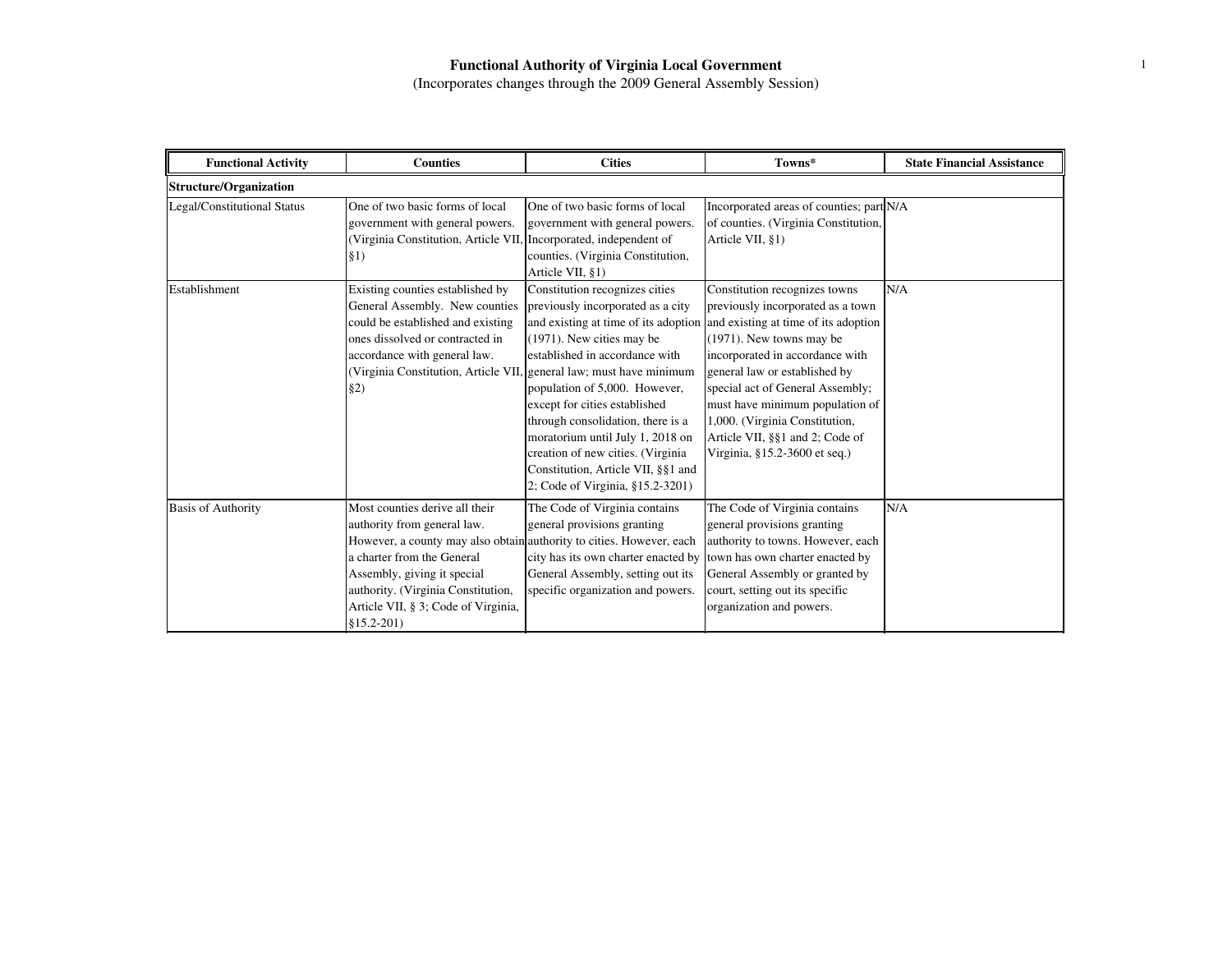| <b>Functional Activity</b> | <b>Counties</b>                                                                                                                                                                                                                                                                                                                                                                                                                                                                                                                                             | <b>Cities</b>                                                                                                                                                                                                                                                                                                                                                                                                                                                                                                                                                                                                                                                                                                                               | Towns*                                                                                                                                                                                                                                                                                                                                                          | <b>State Financial Assistance</b>                                                                                              |
|----------------------------|-------------------------------------------------------------------------------------------------------------------------------------------------------------------------------------------------------------------------------------------------------------------------------------------------------------------------------------------------------------------------------------------------------------------------------------------------------------------------------------------------------------------------------------------------------------|---------------------------------------------------------------------------------------------------------------------------------------------------------------------------------------------------------------------------------------------------------------------------------------------------------------------------------------------------------------------------------------------------------------------------------------------------------------------------------------------------------------------------------------------------------------------------------------------------------------------------------------------------------------------------------------------------------------------------------------------|-----------------------------------------------------------------------------------------------------------------------------------------------------------------------------------------------------------------------------------------------------------------------------------------------------------------------------------------------------------------|--------------------------------------------------------------------------------------------------------------------------------|
| <b>Boundaries</b>          | Virginia Constitution bars the<br>change of boundaries of any<br>county by special act. General law<br>allows a change in county<br>boundaries through consolidation<br>with adjoining county, city or<br>town. However, counties are not<br>authorized to annex territory.<br>Counties would experience a<br>constriction of boundaries in<br>instances of city annexation.<br>is now barred by general law until et seq.)<br>July 1, 2010. (Virginia<br>Constitution, Article VII, §2; Code<br>of Virginia, §§15.2-3200 et seq.<br>and 15.2-3500 et seq.) | Virginia Constitution bars the<br>change of boundaries of any city<br>by special act. General law<br>authorizes cities to annex county<br>territory; however, law imposes<br>moratorium on city initiated<br>annexations until July 1, 2018.<br>General law allows consolidation<br>with adjoining county, city or<br>town. (Virginia Constitution,<br>Article VII, §2; Code of Virginia,<br>However, city- initiated annexation §§15.2-3200 et seq. and 15.2-3500                                                                                                                                                                                                                                                                          | Virginia Constitution bars the<br>change of boundaries of any town<br>by special act. Towns may, under<br>provisions of general law, annex<br>county territory. General law also<br>allows consolidation with<br>adjoining county, city or town.<br>(Virginia Constitution, Article VII,<br>§2; Code of Virginia, §§15.2-3200<br>et seq. and 15.2-3500 et seq.) | N/A                                                                                                                            |
| <b>Officers</b>            | Required by the Constitution to<br>have five elected officers:<br>treasurer, commissioner of<br>Commonwealth's attorney. The<br>legislature may allow two or more<br>counties or cities to share officers<br>these "constitutional officers,"<br>subject to local referendum.<br>Counties also are required to have<br>elected governing bodies, called<br>boards of supervisors. (Virginia<br>Constitution, Article VII, §§4 and<br>5; Code of Virginia, §§15.2-102,<br>15.2-1400, 15.2-1600, and 15.2-<br>1602)                                           | Required by the Constitution to<br>have five elected officers:<br>treasurer, commissioner of<br>revenue, clerk of court, sheriff, and revenue, clerk of court, sheriff, and officers" elected for a county also<br>Commonwealth's attorney. The<br>legislature may allow two or more Constitution, Article VII, §§4 and<br>counties or cities to share officers<br>or may modify the requirement for lor may modify the requirement for and 15.2-1400)<br>these "constitutional officers,"<br>subject to local referendum. Cities<br>also are required to have elected<br>governing bodies, called councils.<br>(Virginia Constitution, Article VII,<br>§§4 and 5; Code of Virginia,<br>§§15.2-102, 15.2-1400, 15.2-1600,<br>and 15.2-1602) | Required to have elected<br>governing bodies, designated<br>councils. The "constitutional<br>serve the town. (Virginia)<br>5; Code of Virginia, §§15.2-102                                                                                                                                                                                                      | State assistance provided for the<br>five "constitutional officers," as<br>noted in the relevant Functional<br>Activity entry. |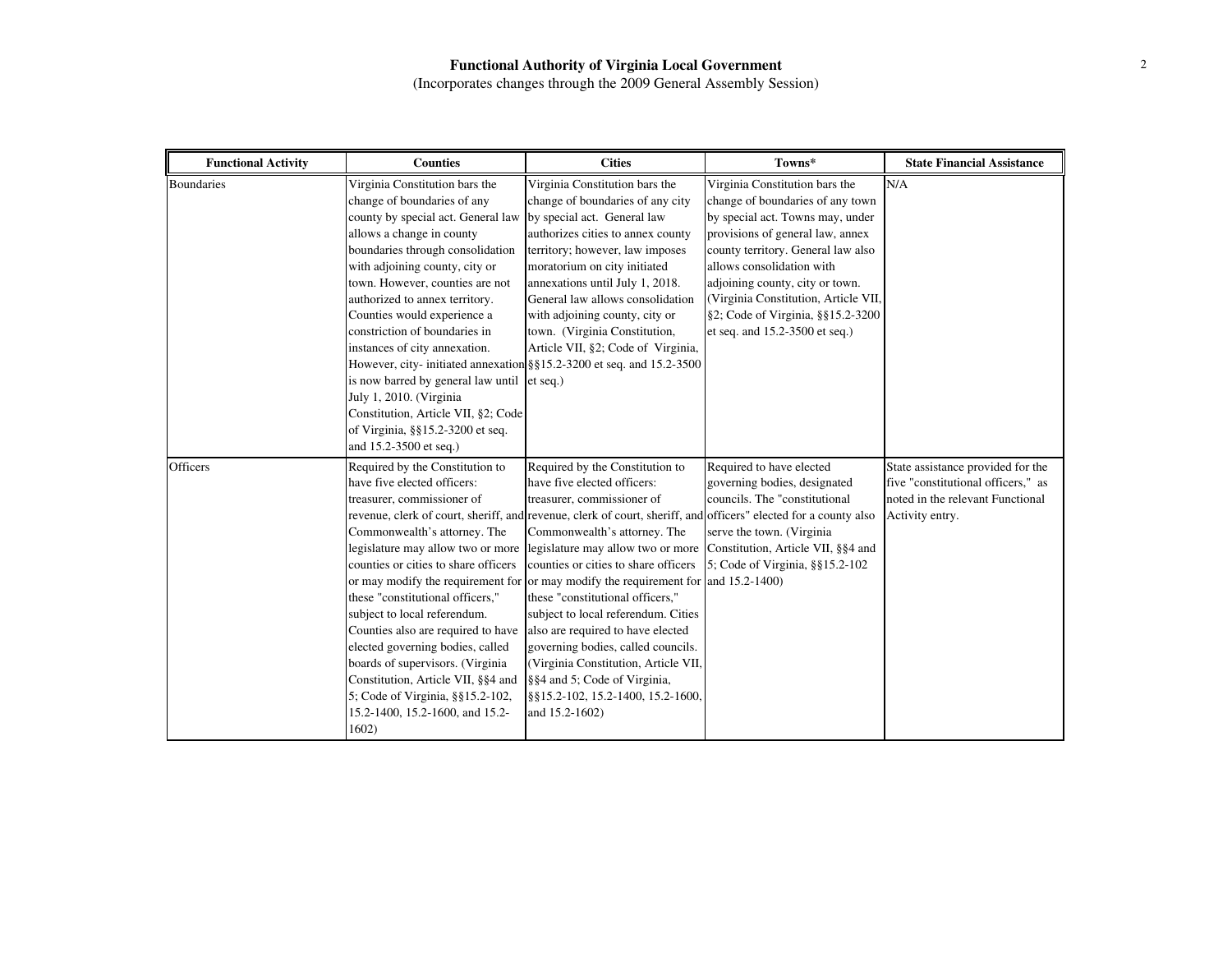| <b>Functional Activity</b> | <b>Counties</b>                                                                                                                                                                                                                                                                                                                                                                                                                                                                                                                                                                                                                                                                                                                                             | <b>Cities</b>                                                                                                                                                                                                                                                                                                                                                                                                                                                                                                                         | Towns*                                                                                                                                                                                                                                                                                                                                                 | <b>State Financial Assistance</b>                                                                                                                                                                                                                                                                                                                               |
|----------------------------|-------------------------------------------------------------------------------------------------------------------------------------------------------------------------------------------------------------------------------------------------------------------------------------------------------------------------------------------------------------------------------------------------------------------------------------------------------------------------------------------------------------------------------------------------------------------------------------------------------------------------------------------------------------------------------------------------------------------------------------------------------------|---------------------------------------------------------------------------------------------------------------------------------------------------------------------------------------------------------------------------------------------------------------------------------------------------------------------------------------------------------------------------------------------------------------------------------------------------------------------------------------------------------------------------------------|--------------------------------------------------------------------------------------------------------------------------------------------------------------------------------------------------------------------------------------------------------------------------------------------------------------------------------------------------------|-----------------------------------------------------------------------------------------------------------------------------------------------------------------------------------------------------------------------------------------------------------------------------------------------------------------------------------------------------------------|
| <b>Finance</b>             |                                                                                                                                                                                                                                                                                                                                                                                                                                                                                                                                                                                                                                                                                                                                                             |                                                                                                                                                                                                                                                                                                                                                                                                                                                                                                                                       |                                                                                                                                                                                                                                                                                                                                                        |                                                                                                                                                                                                                                                                                                                                                                 |
| <b>Incurring Debt</b>      | Authorized to issue general<br>obligation bonds only if approved<br>by voters in referendum, except for general indebtedness does not<br>certain school bonds. There is no<br>referendum required nor amount<br>limitation imposed regarding<br>revenue bonds. (Virginia<br>Constitution, Article VII, §10)                                                                                                                                                                                                                                                                                                                                                                                                                                                 | Authorized to issue general<br>obligation bonds so long as total<br>exceed ten percent of assessed<br>value of taxable real property; no<br>referendum required. There is no<br>amount limitation imposed<br>Constitution, Article VII, §10)                                                                                                                                                                                                                                                                                          | Authorized to issue general<br>obligation bonds so long as total<br>general indebtedness does not<br>exceed ten percent of assessed<br>value of taxable real property; no<br>referendum required. There is no<br>amount limitation imposed<br>regarding revenue bonds. (Virginia regarding revenue bonds. (Virginia<br>Constitution, Article VII, §10) | N/A                                                                                                                                                                                                                                                                                                                                                             |
| Administration             | Financial administration carried<br>out by commissioner of revenue<br>and treasurer. Commissioner<br>prepares real and personal property prepares real and personal property<br>tax books and assesses personal<br>property and business taxes. The<br>treasurer collects, invests, and<br>disburses revenues. Counties<br>operating under County Executive, some cities have eliminated one or<br>Urban County Executive, and<br>County Manager alternative form<br>of government utilize appointed<br>directors of finance, rather than<br>these elected officers. (§§15.2-519 title, the director of which is<br>through 15.2-525, 15.2-617<br>through 15.2-624, 15.2-826<br>through 15.2-833 and 58.1-3100 et 15.2-525, 15.2-617 through 15.2-<br>seq.) | Financial administration carried<br>out by commissioner of revenue<br>and treasurer. Commissioner<br>tax books and assesses personal<br>property and business taxes. The<br>treasurer collects, invests, and<br>disburses revenues. The charters of<br>both of these offices and have<br>consolidated financial<br>administration in an office of<br>finance, or an office with a similar<br>usually appointed by the city<br>manager. $(\frac{8}{5}15.2 - 519)$ through<br>624, 15.2-826 through 15.2-833,<br>and 58.1-3100 et seq.) | Financial administration carried<br>out by town officer or employee,<br>as designated by charter.                                                                                                                                                                                                                                                      | State assistance provides half the<br>costs of the salaries and expenses<br>of the Commissioners' and<br>Treasurers' offices, as approved by<br>the Compensation Board. The state<br>pays a portion of the cost of office<br>equipment purchased by<br>constitutional officers. Counties<br>and cities are required to provide<br>office space. (§15.2-1636.14) |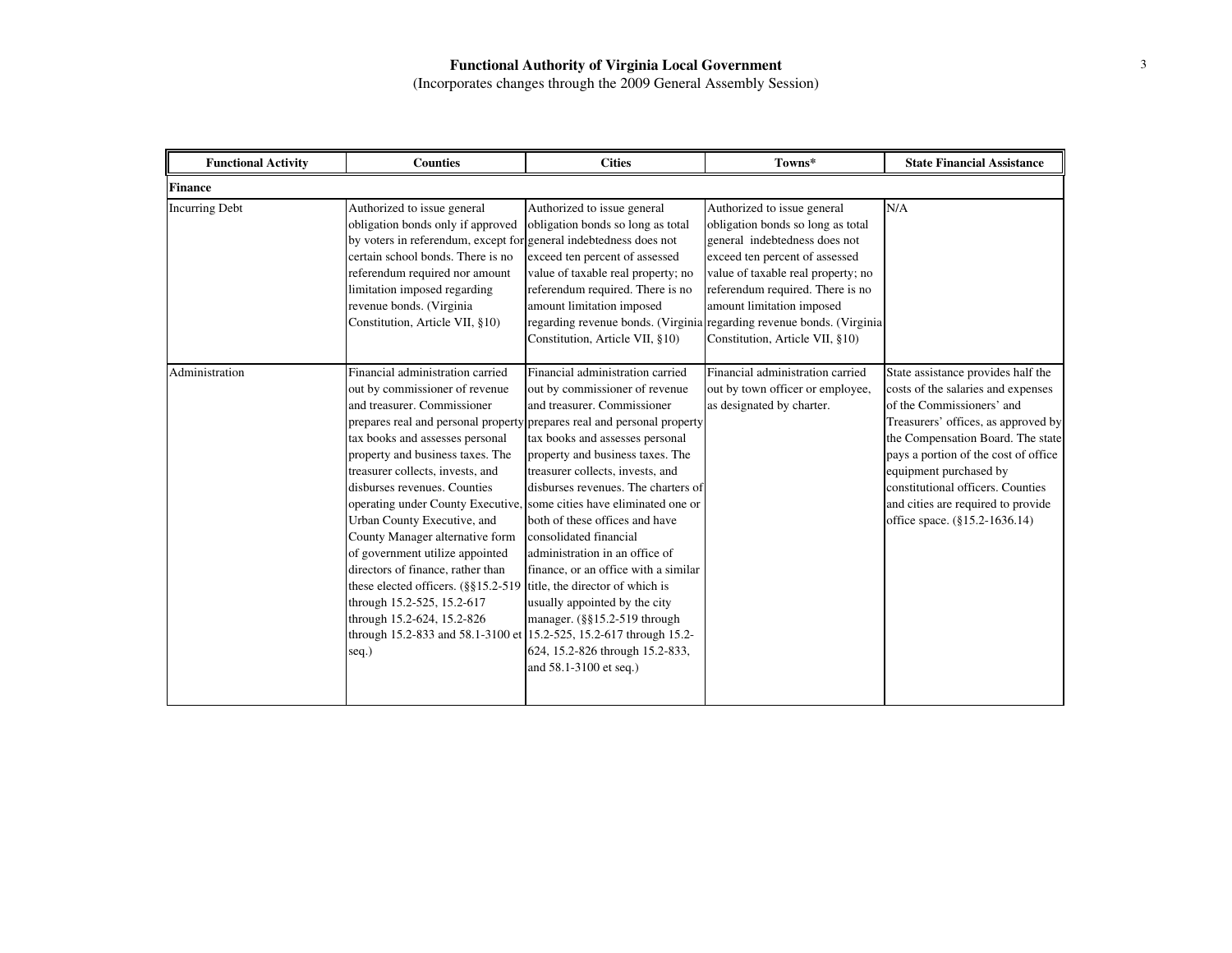| <b>Functional Activity</b>      | <b>Counties</b>                                                   | <b>Cities</b>                     | Towns*                             | <b>State Financial Assistance</b> |
|---------------------------------|-------------------------------------------------------------------|-----------------------------------|------------------------------------|-----------------------------------|
| <b>Real Property Assessment</b> | Must be assessed at 100% of fair                                  | Must be assessed at 100% of fair  | Must be assessed at 100% of fair   | None provided.                    |
|                                 | market value. (Virginia                                           | market value. (Virginia           | market value. (Virginia            |                                   |
|                                 | Constitution, Article X, $\S$ 2;                                  | Constitution, Article X, $\S$ 2;  | Constitution, Article X, § 2;      |                                   |
|                                 | Virginia Code, § 58.1-3201).                                      | Virginia Code, § 58.1-3201)       | Virginia Code, § 58.1-3201)        |                                   |
|                                 | Generally, property must be                                       | Generally, property must be       | Generally, property must be        |                                   |
|                                 | reassessed every four years.                                      | reassessed every two years.       | reassessed every four years.       |                                   |
|                                 | However, counties with population However, cities with population |                                   | However, town may choose to use    |                                   |
|                                 | under 50,000 may choose a five or under 30,000 may choose a four- |                                   | reassessment conducted by county   |                                   |
|                                 | six-year reassessment cycle. Also, year reassessment cycle. Also, |                                   | and not conduct separate           |                                   |
|                                 | numerous Code exceptions allow                                    | numerous Code exceptions allow    | reassessment. (§58.1-3256) If town |                                   |
|                                 | annual or biennial reassessment.                                  | annual reassessment. (§§58.1-     | conducts own reassessment, it      |                                   |
|                                 | $(\$§58.1-3252, 58.1-3253, 58.1-$                                 | 3250, 58.1-3251, 58.1-3260, and   | shall be conducted by board of     |                                   |
|                                 | 3255, 58.1-3260, and 58.1-3261)                                   | 58.1-3261) General reassessment   | assessors appointed by town        |                                   |
|                                 | General reassessment may be                                       | may be performed by either        | governing body. (§58.1-3256)       |                                   |
|                                 | performed by either professional                                  | professional assessor or by board |                                    |                                   |
|                                 | assessor or by board of assessors                                 | of assessors appointed by         |                                    |                                   |
|                                 | appointed by governing body.                                      | governing body. City charters may |                                    |                                   |
|                                 | Several counties are authorized to                                | assign responsibility for         |                                    |                                   |
|                                 | establish departments of real estate reassessment to specific     |                                   |                                    |                                   |
|                                 | assessment. (§§58.1-3271, 58.1-                                   | departments. (§§58.1-3271, 58.1-  |                                    |                                   |
|                                 | 3275)                                                             | 3275)                             |                                    |                                   |
|                                 |                                                                   |                                   |                                    |                                   |
|                                 |                                                                   |                                   |                                    |                                   |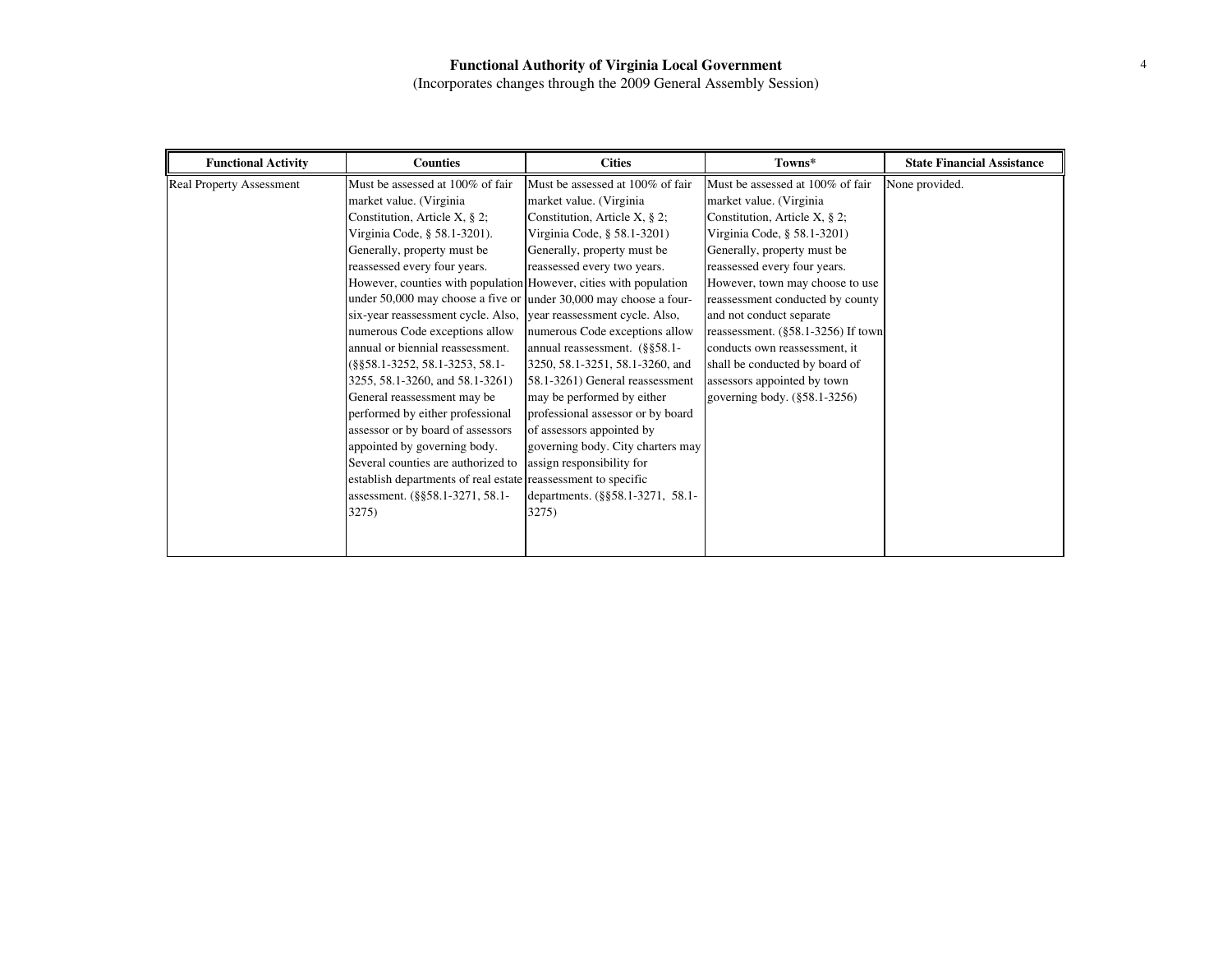| <b>Functional Activity</b> | <b>Counties</b>                                                                                                                                                                                                                                                                                                                                                                                                                                                                                                                                                                                                                                                                                                                                                                                                                                                                    | <b>Cities</b>                                                                                                                                                                                                                                                                                                                                                                                                                                                      | Towns*                                                                                                                                                                                                                                                                                                                                                                              | <b>State Financial Assistance</b>                                                                                                                                                                                                                                                             |
|----------------------------|------------------------------------------------------------------------------------------------------------------------------------------------------------------------------------------------------------------------------------------------------------------------------------------------------------------------------------------------------------------------------------------------------------------------------------------------------------------------------------------------------------------------------------------------------------------------------------------------------------------------------------------------------------------------------------------------------------------------------------------------------------------------------------------------------------------------------------------------------------------------------------|--------------------------------------------------------------------------------------------------------------------------------------------------------------------------------------------------------------------------------------------------------------------------------------------------------------------------------------------------------------------------------------------------------------------------------------------------------------------|-------------------------------------------------------------------------------------------------------------------------------------------------------------------------------------------------------------------------------------------------------------------------------------------------------------------------------------------------------------------------------------|-----------------------------------------------------------------------------------------------------------------------------------------------------------------------------------------------------------------------------------------------------------------------------------------------|
| <b>Education</b>           |                                                                                                                                                                                                                                                                                                                                                                                                                                                                                                                                                                                                                                                                                                                                                                                                                                                                                    |                                                                                                                                                                                                                                                                                                                                                                                                                                                                    |                                                                                                                                                                                                                                                                                                                                                                                     |                                                                                                                                                                                                                                                                                               |
| <b>Public Schools</b>      | Constitution vests State Board of<br>Education with authority to<br>establish school divisions, subject<br>to "such criteria and conditions as<br>the General Assembly may<br>prescribe." Board has established<br>divisions along city and county<br>lines, except in instances in which combinations, Board has<br>a town maintains a separate school established divisions along city<br>system or a division embraces<br>more than one county or city.<br>(Virginia Constitution, Article<br>VIII, §5; Virginia Code, §22.1-25) board members for school<br>School board members for school<br>divisions composed of single<br>county are selected in one of three by popular election. (§§22.1-48 et<br>ways: by school board selection<br>commission, by county governing<br>body, or by popular election.<br>(§§22.1-34 et seq., 22.1-41 et seq.,<br>and 22.1-57.1 et seq.) | Constitution vests State Board of<br>Education with authority to<br>establish school divisions, subject<br>to "such criteria and conditions as<br>the General Assembly may<br>prescribe." With a few exceptions<br>for some towns and city/county<br>and county lines. (Virginia<br>Constitution, Article VIII, §5;<br>Virginia Code, §22.1-25). School<br>divisions composed of single city<br>are selected by the city council or<br>seq. and 22.1-57.1 et seq.) | Constitution vests State Board of<br>Education with authority to<br>establish school divisions, subject<br>to "such criteria and conditions as<br>the General Assembly may<br>prescribe." With only two<br>exceptions, Colonial Beach and<br>West Point, towns are included in<br>county school divisions. (Virginia<br>Constitution, Article VIII, §5;<br>Virginia Code, §22.1-25) | State assistance provided in several<br>ways. The primary means are the<br>state's share of the costs of the<br>Standards of Quality, based on a<br>formula in which a locality's fiscal<br>condition is a primary factor, and<br>through categorical grants. (See<br>the Appropriation Act.) |
| Libraries                  | Authorized to establish libraries.<br>May form regional libraries with<br>other counties or with cities.<br>Except for most counties operating Appointment of board to manage<br>under optional forms of<br>government and for Chesterfield<br>County, county libraries required<br>to be managed by board appointed<br>by governing body. $(\S$ § 42.1-33<br>through 42.1-37)                                                                                                                                                                                                                                                                                                                                                                                                                                                                                                     | Authorized to establish libraries.<br>May join with other cities or with<br>counties to form regional library.<br>library authorized, but not<br>required. (§§42.1-33 through 42.1-<br>37)                                                                                                                                                                                                                                                                         | Authorized to establish libraries.<br>Appointment of board to manage<br>library authorized, but not<br>required, if town has manager.<br>$(\$§42.1-33$ through $42.1-37$ )                                                                                                                                                                                                          | State assistance provided, to city,<br>county and regional libraries on<br>the basis of a statutorily prescribed<br>formula, which favors regional<br>systems. There is no provision for<br>state financial assistance to towns.<br>$(\$42.1-46)$                                             |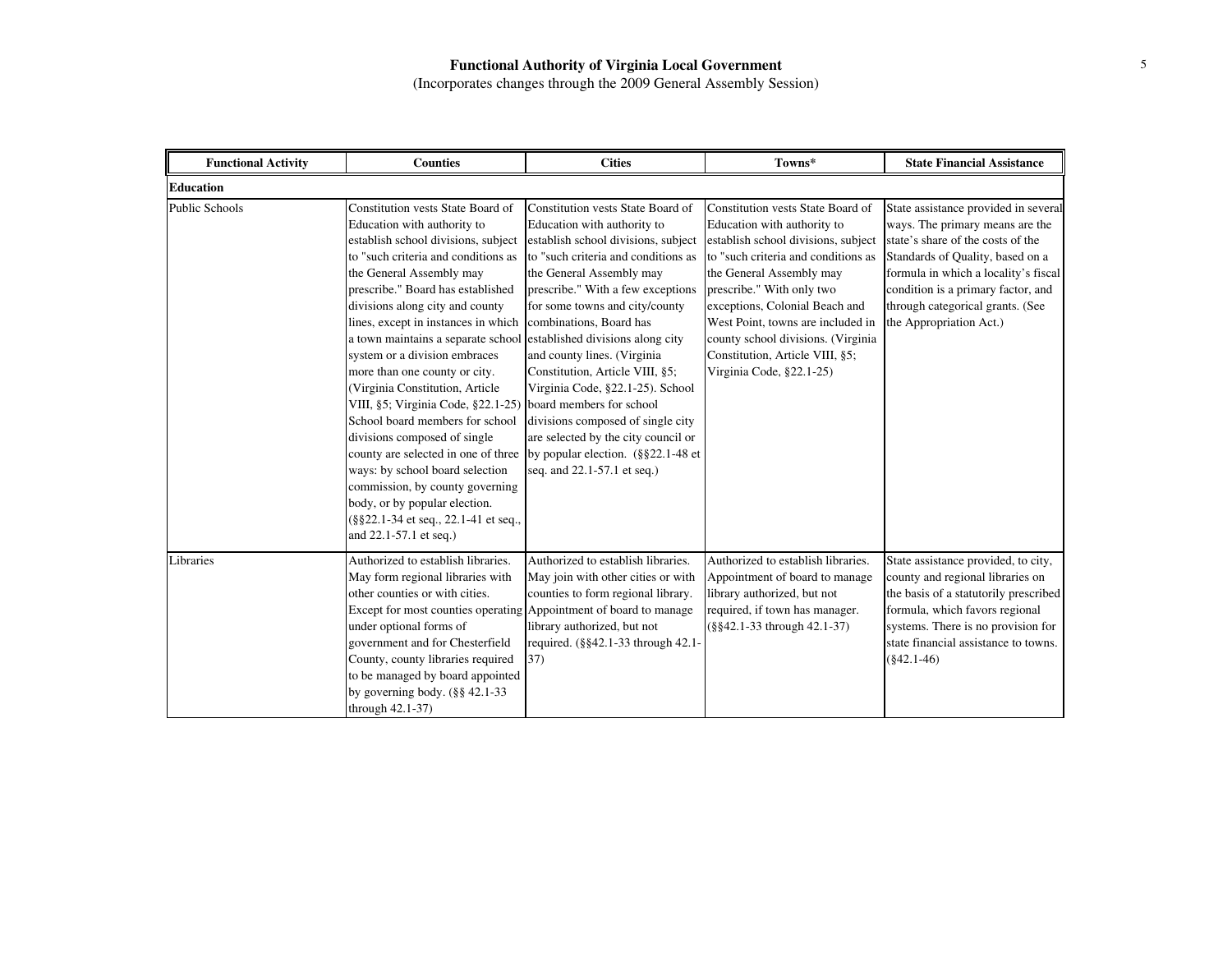| <b>Functional Activity</b> | <b>Counties</b>                                                                                                                                                                                                                                                                                                                                                                                                                                                                                                               | <b>Cities</b>                                                                                                                                  | Towns*                                                                                                                                                                                                                                                                                                                                                                                                                                                                                                                                                                                                                                                   | <b>State Financial Assistance</b>                                                                                                                                                                                                                                                                                                                    |
|----------------------------|-------------------------------------------------------------------------------------------------------------------------------------------------------------------------------------------------------------------------------------------------------------------------------------------------------------------------------------------------------------------------------------------------------------------------------------------------------------------------------------------------------------------------------|------------------------------------------------------------------------------------------------------------------------------------------------|----------------------------------------------------------------------------------------------------------------------------------------------------------------------------------------------------------------------------------------------------------------------------------------------------------------------------------------------------------------------------------------------------------------------------------------------------------------------------------------------------------------------------------------------------------------------------------------------------------------------------------------------------------|------------------------------------------------------------------------------------------------------------------------------------------------------------------------------------------------------------------------------------------------------------------------------------------------------------------------------------------------------|
| <b>Public Safety</b>       |                                                                                                                                                                                                                                                                                                                                                                                                                                                                                                                               |                                                                                                                                                |                                                                                                                                                                                                                                                                                                                                                                                                                                                                                                                                                                                                                                                          |                                                                                                                                                                                                                                                                                                                                                      |
| Law Enforcement            | Provided by sheriff in most<br>counties. Counties prohibited from authorized by charters. (§§15.2-<br>creating police departments unless 1700 and 15.2-1701)<br>approved in referendum and<br>subsequently authorized by<br>General Assembly, except for<br>those operating under the County<br>Executive, County Manager, and<br><b>Urban County Executive</b><br>alternative forms of government<br>and those with charter provisions<br>allowing police departments.<br>(§§15.2-528, 15.2-632, 15.2-836,<br>and 15.2-1702) | Provided by police departments, as Provided by police departments, as State assistance provided for total                                      | authorized by charters. (§§15.2-<br>1700 and 15.2-1701) The sheriff<br>has a duty to enforce all criminal<br>laws within his jurisdiction, which<br>includes towns within the county<br>for which he is elected. (See Op.<br>Va. Att'y. Gen., 1981-82, 333 and<br>1985-1986, 255, and<br>Commonwealth v. Malbon, 195<br>Va. 368). If town does not have<br>police department, county sheriff<br>may enter into agreement to<br>provide law enforcement services<br>to town and serve as police chief<br>of town. By implication, these<br>services would be more intensive<br>than those ordinarily provided by<br>sheriffs to the town. $(\S15.2-1726)$ | cost of the salaries and other<br>expenses of sheriffs' offices, as<br>approved by the Compensation<br>Board. State assistance for law<br>enforcement is also provided to<br>cities and towns, and those<br>counties with police departments,<br>through a statutory formula based<br>on crime rates. (§§9-183.13)<br>through 9-183.17, 15.2-1609.7) |
| Jails                      | Required to have jail; may<br>collaborate with other counties or<br>cities to construct regional jail.<br>$(\frac{8}{5}53.1 - 71, 53.1 - 72, \text{ and } 53.1 - 81)$                                                                                                                                                                                                                                                                                                                                                         | Required to have jail; may<br>collaborate with other counties or<br>cities to construct regional jail.<br>$($ §§53.1-71, 53.1-72, and 53.1-81) | Authorized to build own jail, but<br>also may use the county jail.<br>(§§15.2-1120 and 53.1-73. See<br>1981-82 Op. Va. Att'y Gen., 333)                                                                                                                                                                                                                                                                                                                                                                                                                                                                                                                  | State assistance provided counties,<br>cities, and regional entities for<br>constructing new facilities and for<br>operating costs. State also pays<br>salaries of those deputies<br>authorized by Compensation<br>Board. (§§15.2-1609.7, 53.1-80)<br>through $53.1-95.1$ , the<br>Appropriation Act)                                                |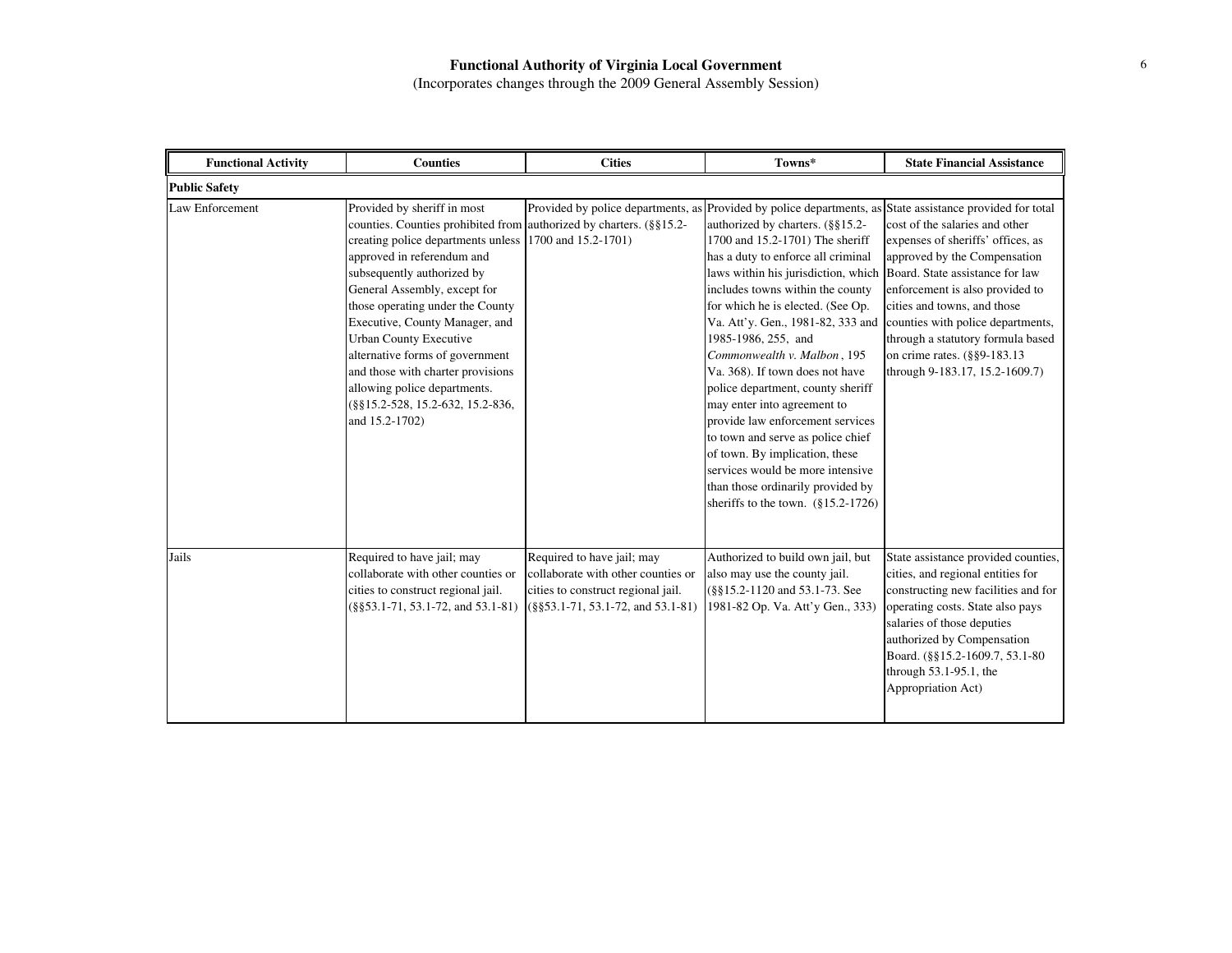| <b>Functional Activity</b>        | <b>Counties</b>                                                                                                                                                                                 | <b>Cities</b>                                                                                                                                                                                                                                                                                                                                       | Towns*                                                                                                                                                                               | <b>State Financial Assistance</b>                                                                                                                                                                                                                                                                                                                  |
|-----------------------------------|-------------------------------------------------------------------------------------------------------------------------------------------------------------------------------------------------|-----------------------------------------------------------------------------------------------------------------------------------------------------------------------------------------------------------------------------------------------------------------------------------------------------------------------------------------------------|--------------------------------------------------------------------------------------------------------------------------------------------------------------------------------------|----------------------------------------------------------------------------------------------------------------------------------------------------------------------------------------------------------------------------------------------------------------------------------------------------------------------------------------------------|
| Courts                            | Required to have circuit court,<br>general district court, and juvenile<br>and domestic relations district<br>court. $(\S\S16.1-69.7, 17-116.1,$ and court. Smaller cities, legally<br>$17-117$ | Required to have circuit court,<br>general district court and juvenile<br>and domestic relations district<br>classified as "cities of the second<br>class," are served by circuit court<br>of surrounding county. (§§16.1-<br>69.7, 17 116.1, and 17-117)                                                                                           | Not authorized to have courts;<br>served by courts of counties in<br>which they are located.                                                                                         | Funded and administered by state,<br>except for any salary supplements<br>paid by counties and cities to<br>district court employees; however,<br>counties and cities required to<br>provide suit able courtrooms and<br>offices for judges and clerks.<br>(§§15.2-1638, 16.1-69.44 through<br>16.1-69.51, and 17-116.3; the<br>Appropriation Act) |
| <b>Community Corrections</b>      | community-based services and<br>programs for convicted persons.<br>for jail construction required to<br>establish such program. (§§53.1-<br>82.1, 53.1-177 et seq.)                             | Authorized to establish a system of Authorized to establish a system of Not authorized to establish<br>community-based services and<br>programs for convicted persons.<br>Counties receiving state assistance Cities receiving state assistance for<br>jail construction required to<br>establish such program. (§§53.1-<br>82.1, 53.1-177 et seq.) | programs.                                                                                                                                                                            | State assistance provided through<br>grants. (the Appropriation Act.)                                                                                                                                                                                                                                                                              |
| Juvenile Justice                  | Authorized to construct and<br>operate detention and other<br>facilities and programs for<br>248.1, 16.1-309.5, 16.1-315, and<br>16.1-322.1 et seq.)                                            | Authorized to construct and<br>operate detention and other<br>facilities and programs for<br>juveniles. (§§16.1-226 et seq., 16.1 juveniles. (§§16.1-226 et seq., 16.1<br>248.1, 16.1-309.5, 16.1-315, and<br>16.1-322.1 et seq.)                                                                                                                   | Not authorized to establish<br>programs.                                                                                                                                             | State assistance provided for<br>constructing and operating<br>residential facilities and for<br>operating community-based non-<br>residential programs. (§§16.1-<br>309.5, 16.1-309.6, 16.1-322.1, and<br>$66-27$                                                                                                                                 |
| <b>Fire Protection</b>            | Authorized to establish fire<br>department. $(\S 27-6.1)$                                                                                                                                       | Authorized to establish fire<br>department. $(\S 27-6.1)$                                                                                                                                                                                                                                                                                           | Authorized to establish fire<br>department. $(\S 27-6.1)$                                                                                                                            | State assistance provided from<br>revenue generated by special tax<br>on insurance premium revenue.<br>(§§9.1-200 et seq. and 38.2-401)                                                                                                                                                                                                            |
| <b>Emergency Medical Services</b> | Authorized to provide emergency<br>medical services. (§32.1 111.14)                                                                                                                             | Authorized to provide emergency<br>medical services. (§32.1 111.14)                                                                                                                                                                                                                                                                                 | Authorized to provide emergency<br>medical services, if county agrees<br>or if county does not provide the<br>service. Otherwise, town provided<br>service by county. (§32.1-111.14) | State assistance provided from<br>revenues generated by special<br>vehicle registration fee. (§§32.1-<br>111.14 and 46.2-694(A)13).                                                                                                                                                                                                                |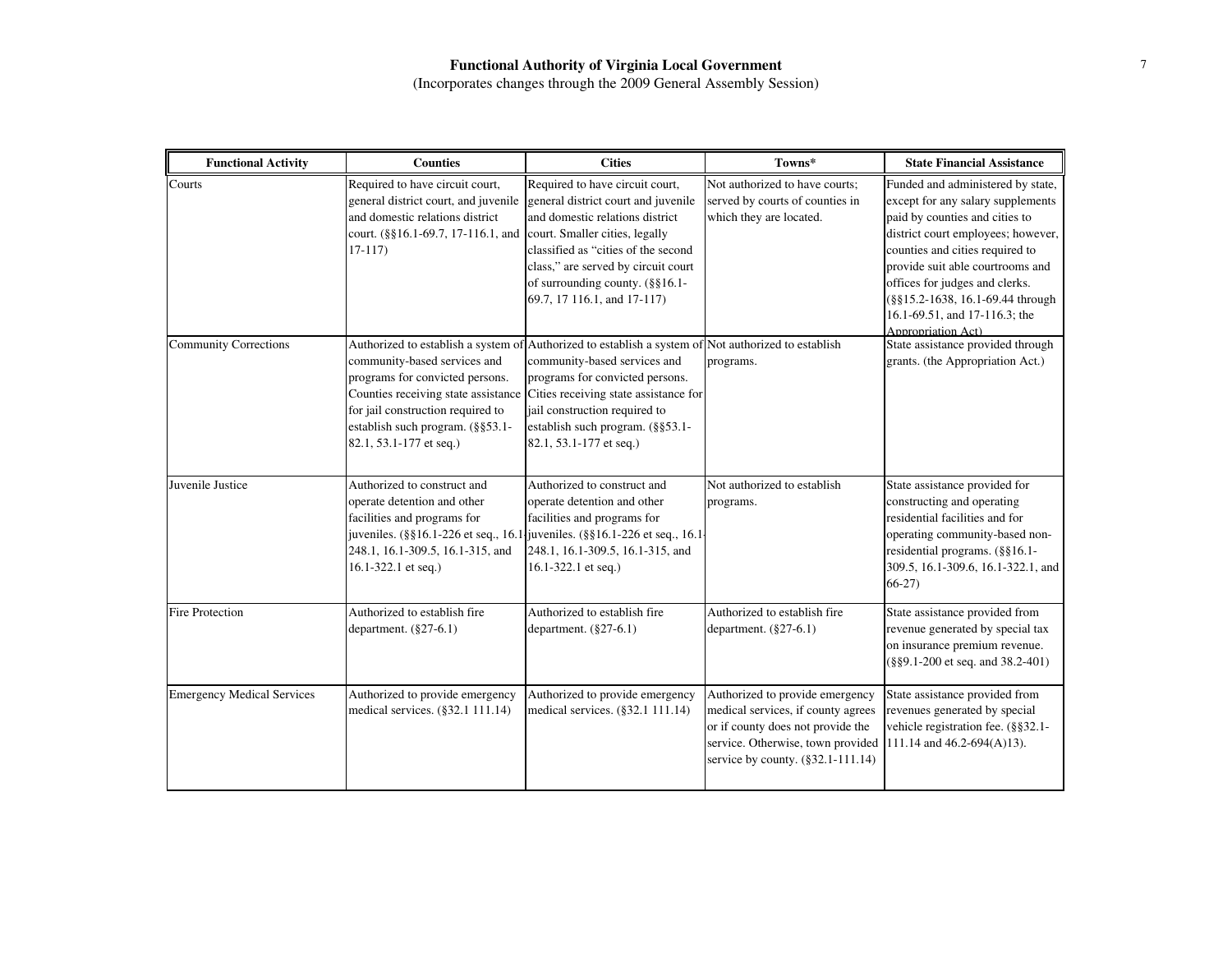| <b>Functional Activity</b>                                             | <b>Counties</b>                                                                                                                                                                                                                                                                                                                                   | <b>Cities</b>                                                                                                                                                                                                                                                                                                                                                                                                                                                | Towns*                                                                                                                                                                                                                                                                                                                                                                                                  | <b>State Financial Assistance</b>                                                                                                                       |
|------------------------------------------------------------------------|---------------------------------------------------------------------------------------------------------------------------------------------------------------------------------------------------------------------------------------------------------------------------------------------------------------------------------------------------|--------------------------------------------------------------------------------------------------------------------------------------------------------------------------------------------------------------------------------------------------------------------------------------------------------------------------------------------------------------------------------------------------------------------------------------------------------------|---------------------------------------------------------------------------------------------------------------------------------------------------------------------------------------------------------------------------------------------------------------------------------------------------------------------------------------------------------------------------------------------------------|---------------------------------------------------------------------------------------------------------------------------------------------------------|
| Emergency Management - Disaster Required to have director of<br>Relief | emergency management and to<br>prepare emergency operations<br>plan. County may declare<br>emergency and exercise certain<br>emergency powers. (§§44-146.19<br>and 44-146.21)                                                                                                                                                                     | Required to have director of<br>emergency management and to<br>prepare emergency operations<br>plan. City may declare emergency<br>and exercise certain emergency<br>powers. (§§ 44-146.19 and 44-<br>146.21)                                                                                                                                                                                                                                                | If population over 5,000 and town<br>has an emergency management<br>organization separate from the<br>county, appoint emergency<br>services coordinator and exercise<br>emergency powers separate from<br>county. Otherwise, appoint<br>coordinator of emergency<br>management to ensure<br>coordination with county<br>emergency management<br>organization. (44-146.16, 44-<br>146.19, and 44-146.21) | State assistance provided as<br>portion of required match for<br>federal disaster relief and recovery<br>grants. (§44-146.28; the<br>Appropriation Act) |
| <b>Animal Control</b>                                                  | Required to maintain an animal<br>for the use of such a facility.<br>Counties required to appoint an<br>animal control officer and enforce<br>state dog license requirements;<br>they also are authorized to prohibit are authorized to prohibit dogs<br>animals from running at large.<br>(§§3.1-796.93 et seq., 3.1-796.96)<br>and 3.1-796.104) | Required to maintain an animal<br>pound, or to contract with an entity pound, or to contract with an entity running at large and to appoint<br>for the use of such a facility. Cities animal control officer; however,<br>required to appoint an animal<br>control officer and enforce state<br>dog license requirements; they also rests with county. Town may use,<br>from running at large. $(\S$ §3.1-<br>796.93 et seq., 3.1-796.96 and 3.1<br>796.104) | Authorized to prohibit dogs from<br>responsibility to enforce license<br>requirement and operate pound<br>without fee, pound maintained by<br>county. (§§3.1-796.93 et seq., and<br>3.1-796.104. See 1991 Op. Va.<br>Att'y Gen., $18$ )                                                                                                                                                                 | None provided.                                                                                                                                          |
| <b>Building Inspection/Code</b><br>Enforcement                         | Required to enforce Uniform<br>Statewide Building Code. May do<br>so with own building department<br>or through agreement with another or through agreement with another<br>county, city or town. $(\$36-105)$                                                                                                                                    | Required to enforce Uniform<br>Statewide Building Code. May do<br>so with own building department<br>county, city or town. $(\$36-105)$                                                                                                                                                                                                                                                                                                                      | Towns with population in excess<br>of 3,500 required to enforce<br>Uniform Statewide Building Code.<br>May do so with own building<br>department or through agreement<br>with another county, city or town.<br>Towns with population under<br>3,500 may choose to enforce Code;<br>otherwise, responsibility for<br>enforcement lies with county. (§36-<br>105)                                         | None provided.                                                                                                                                          |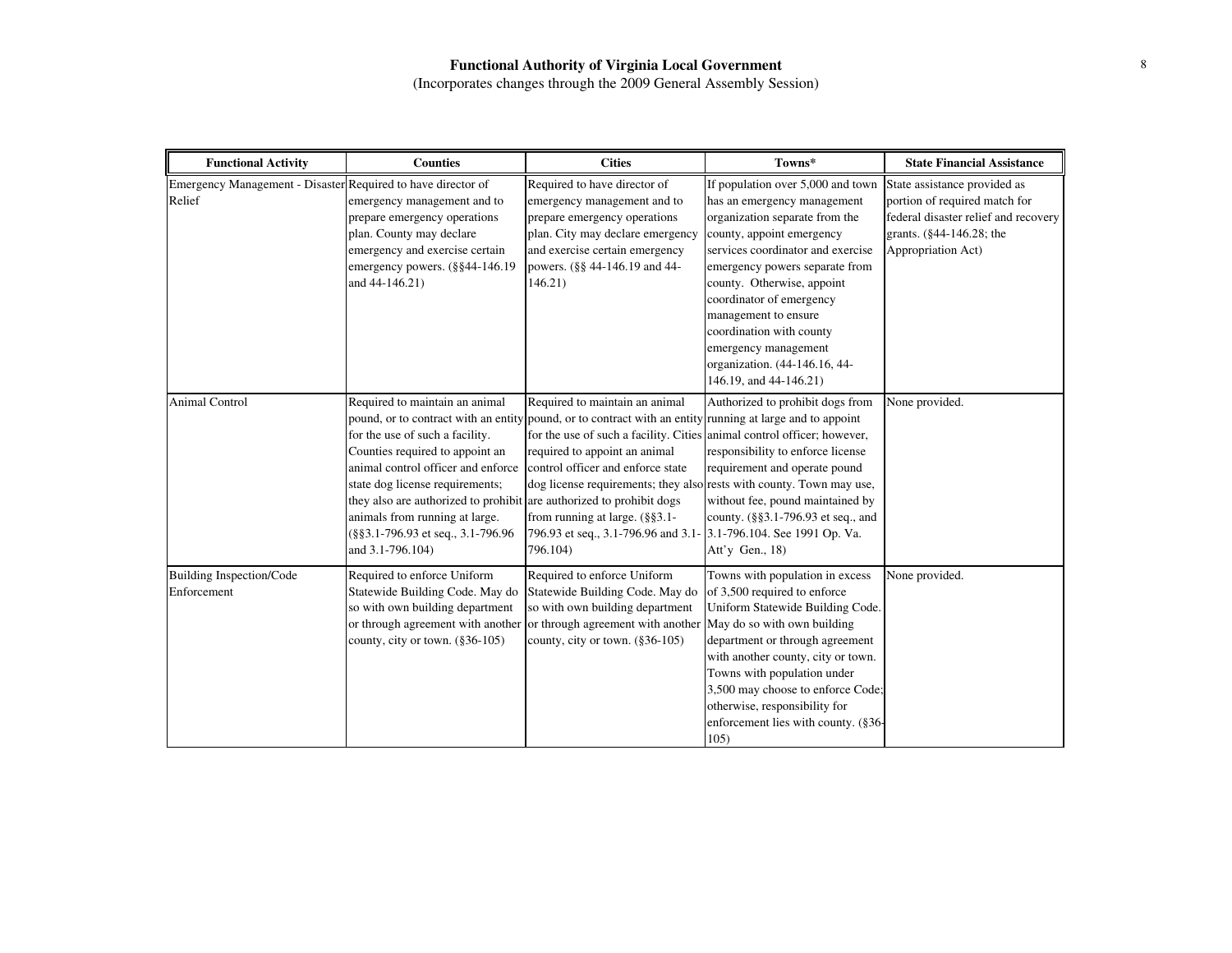| <b>Functional Activity</b>           | <b>Counties</b>                                                                                                                                                                                                                                                           | <b>Cities</b>                                                                                                                                                                                                                                                            | Towns*                                                                                                                                                                                                                                                                                                                                                                               | <b>State Financial Assistance</b>                                                                                                                                                                                                                                                     |
|--------------------------------------|---------------------------------------------------------------------------------------------------------------------------------------------------------------------------------------------------------------------------------------------------------------------------|--------------------------------------------------------------------------------------------------------------------------------------------------------------------------------------------------------------------------------------------------------------------------|--------------------------------------------------------------------------------------------------------------------------------------------------------------------------------------------------------------------------------------------------------------------------------------------------------------------------------------------------------------------------------------|---------------------------------------------------------------------------------------------------------------------------------------------------------------------------------------------------------------------------------------------------------------------------------------|
| <b>Public Works</b>                  |                                                                                                                                                                                                                                                                           |                                                                                                                                                                                                                                                                          |                                                                                                                                                                                                                                                                                                                                                                                      |                                                                                                                                                                                                                                                                                       |
| Water Supply and Treatment           | Authorized to establish water<br>supply and treatment systems.<br>County may provide service<br>directly or establish an authority<br>for such purpose. (§§15.2-2109)<br>and 15.2-5102 et seq.)                                                                           | Authorized to establish water<br>supply and treatment systems. City supply and treatment systems.<br>may provide service directly or<br>establish an authority for such<br>purpose. (§§15.2-2109 and 15.2-<br>5102 et seq.)                                              | Authorized to establish water<br>Town may provide service directly loan fund. (§62.1-233 et seq.)<br>or establish an authority for such<br>purpose. (§§15.2-2109 and 15.2-<br>5102 et seq.)                                                                                                                                                                                          | State assistance provided by low-<br>interest loans through a revolving                                                                                                                                                                                                               |
| Wastewater Treatment and<br>Disposal | Authorized to establish sewage<br>treatment collection, treatment and treatment collection, treatment and<br>disposal systems. County may<br>provide service directly or<br>establish an authority for such<br>purpose. (§§15.2-2109, 15.2-2122<br>and 15.2-5102 et seq.) | Authorized to establish sewage<br>disposal systems. City may<br>provide service directly or<br>establish an authority for such<br>purpose. (§§15.2-2109, 15.2-2122<br>and 15.2-5100 et seq.)                                                                             | Authorized to establish sewage<br>treatment collection, treatment and interest loans through a revolving<br>disposal systems. Town may<br>provide service directly or<br>establish an authority for such<br>purpose. (§§15.2-2109, 15.2-2122)<br>and 15.2-5100 et seq.)                                                                                                              | State assistance provided by low-<br>loan fund and by grants from the<br>Virginia Water Quality<br>Improvement Fund, from the<br><b>Combined Sewer Overflow</b><br>Matching Fund, and for specific<br>projects. (§§ 10.1-2128 et seq.,<br>62.1-224 et seq.; the Appropriation<br>Act) |
| Gas Service                          | Authorized to establish gas<br>manufacture and distribution<br>systems for natural and<br>manufactured gas. May not<br>displace existing public utility<br>service unless a referendum is<br>held. (15.2-2109)                                                            | Authorized to establish gas<br>manufacture and distribution<br>systems for natural and<br>manufactured gas. May not<br>displace existing public utility<br>service unless a referendum is<br>held. (15.2-2109)                                                           | Authorized to establish gas<br>manufacture and distribution<br>systems for natural and<br>manufactured gas. May not<br>displace existing public utility<br>service unless a referendum is<br>held. (15.2-2109)                                                                                                                                                                       | None.                                                                                                                                                                                                                                                                                 |
| <b>Electric Service</b>              | Authorized to establish electricity<br>generation and distribution<br>public utility service unless a<br>referendum is held. (15.2-2109)                                                                                                                                  | Authorized to establish electricity<br>generation and distribution<br>public utility service unless a<br>referendum is held; however, any<br>city that provided electric service<br>as of January 1, 1994 is not<br>required to hold such referendum.<br>$(15.2 - 2109)$ | Authorized to establish electricity<br>generation and distribution<br>systems. May not displace existing systems. May not displace existing systems. May not displace existing<br>public utility service unless a<br>referendum is held; however, any<br>town that provided electric service<br>as of January 1, 1994 is not<br>required to hold such referendum.<br>$(15.2 - 2109)$ | None.                                                                                                                                                                                                                                                                                 |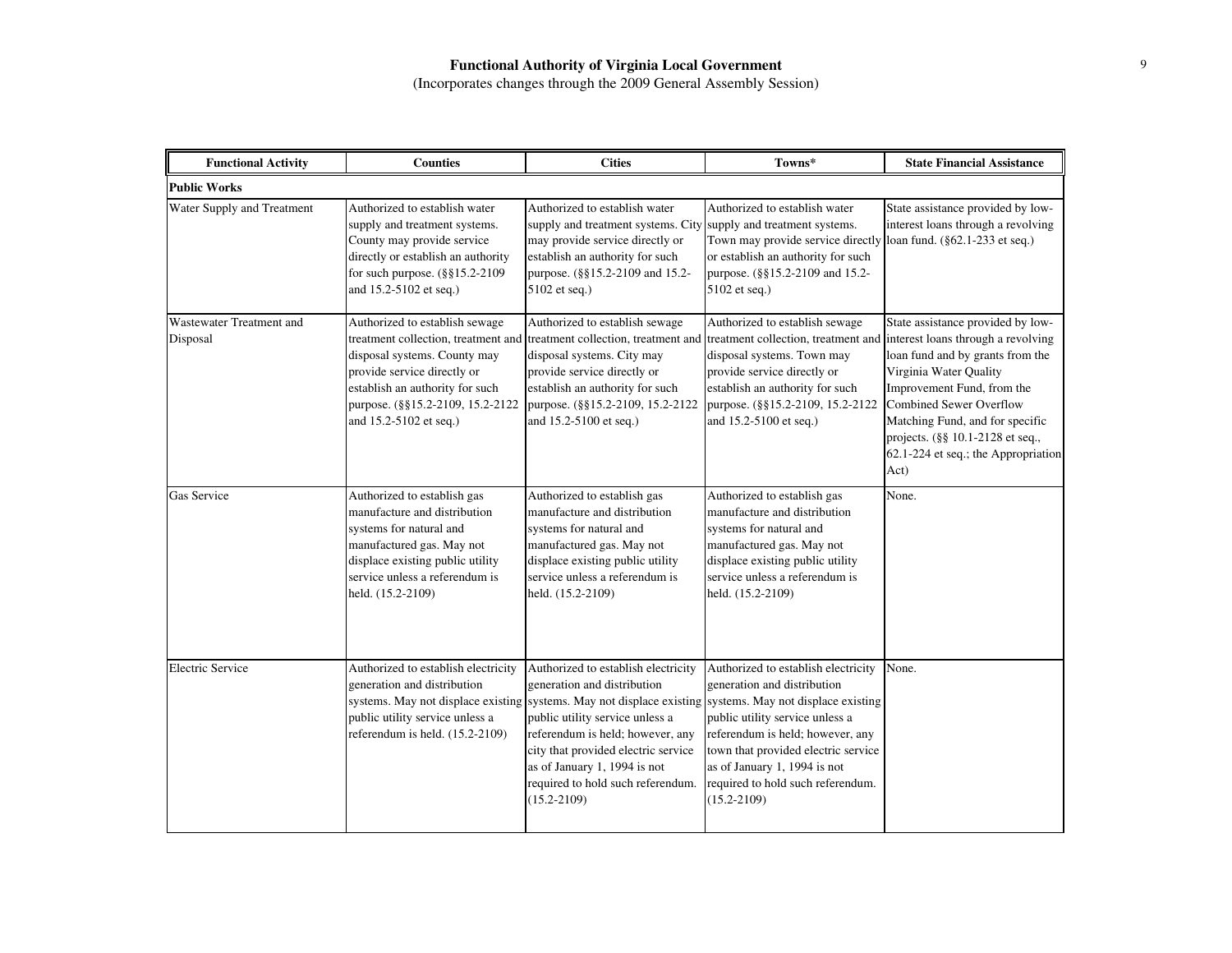| <b>Functional Activity</b>        | <b>Counties</b>                                                                                                                                                                                                                                                                                                                                                                                                                                                                                                                                                                                                                                                                                                                                                                                                                                                                                                                                                                                                                                                                                         | <b>Cities</b>                                                                                                                                                                                                                                                                                                                                                                                                                                                                                                                                                                                                                                                                                                                                                                                                                                               | Towns*                                                                                                                                                                                                                                                                                                                                                                                                                                                                                                                                                                                                                                                                                                                                                  | <b>State Financial Assistance</b>                                                                                                                                                                                                                                                                                                                        |
|-----------------------------------|---------------------------------------------------------------------------------------------------------------------------------------------------------------------------------------------------------------------------------------------------------------------------------------------------------------------------------------------------------------------------------------------------------------------------------------------------------------------------------------------------------------------------------------------------------------------------------------------------------------------------------------------------------------------------------------------------------------------------------------------------------------------------------------------------------------------------------------------------------------------------------------------------------------------------------------------------------------------------------------------------------------------------------------------------------------------------------------------------------|-------------------------------------------------------------------------------------------------------------------------------------------------------------------------------------------------------------------------------------------------------------------------------------------------------------------------------------------------------------------------------------------------------------------------------------------------------------------------------------------------------------------------------------------------------------------------------------------------------------------------------------------------------------------------------------------------------------------------------------------------------------------------------------------------------------------------------------------------------------|---------------------------------------------------------------------------------------------------------------------------------------------------------------------------------------------------------------------------------------------------------------------------------------------------------------------------------------------------------------------------------------------------------------------------------------------------------------------------------------------------------------------------------------------------------------------------------------------------------------------------------------------------------------------------------------------------------------------------------------------------------|----------------------------------------------------------------------------------------------------------------------------------------------------------------------------------------------------------------------------------------------------------------------------------------------------------------------------------------------------------|
| Stormwater Management             | management systems. County may<br>provide service directly or<br>establish an authority for such<br>purpose. (15.2-2109, 15.2-5102)                                                                                                                                                                                                                                                                                                                                                                                                                                                                                                                                                                                                                                                                                                                                                                                                                                                                                                                                                                     | management systems. City may<br>provide service directly or<br>establish an authority for such<br>purpose. (15.2-2109, 15.2-5102)                                                                                                                                                                                                                                                                                                                                                                                                                                                                                                                                                                                                                                                                                                                           | Authorized to establish stormwater Authorized to establish stormwater Authorized to establish stormwater If locality has a combined sanitary<br>management systems. Town may<br>provide service directly or<br>establish an authority for such<br>purpose. (15.2-2109, 15.2-5102)                                                                                                                                                                                                                                                                                                                                                                                                                                                                       | and storm sewer system, state<br>assistance may be provided by low-<br>interest loans through a revolving<br>loan fund and by grants from the<br>Virginia Water Quality<br>Improvement Fund, from the<br><b>Combined Sewer Overflow</b><br>Matching Fund, and for specific<br>projects. (10.1-2128 et seq., 62.1-<br>224 et seq.; the Appropriation Act) |
| <b>Telecommunications Service</b> | Authorized to offer<br>telecommunications services if<br>county provided electric service as<br>of March 1, 2002 and obtains an<br>operating certificate from SCC.<br>Telecomm. service can be<br>provided outside locality, but only<br>within 75 miles of electricity<br>service area. Telecomm. services<br>offered may include local<br>exchange telephone service,<br>internet access, broadband, and<br>information and data transmission<br>services. However, if a specified<br>geographic area is underserved by<br>private providers as defined by<br>SCC, a county under 30,000 that<br>does not provide electric service<br>may provide, or enter into a public-provide, or enter into a public-<br>private partnership to provide,<br>internet access and high-speed data internet access and high-speed data internet access and high-speed data<br>service upon obtaining a certificate service upon obtaining a certificate service upon obtaining a certificate<br>from SCC. Not authorized to<br>provide cable television service.<br>$(15.2 - 2160, 56 - 265.4; 4, 56 -$<br>484.7:1) | Authorized to offer<br>telecommunications services if city telecommunications services if<br>provided electric service as of<br>March 1, 2002 and obtains an<br>operating certificate from SCC.<br>Telecomm. service can be<br>provided outside locality, but only<br>within 75 miles of electricity<br>service area. Telecomm. services<br>offered may include local<br>exchange telephone service,<br>internet access, broadband, and<br>information and data transmission<br>services. However, if a specified<br>geographic area is underserved by<br>private providers as defined by<br>SCC, a city under 30,000 that does SCC, a town under 30,000 that<br>not provide electric service may<br>private partnership to provide,<br>from SCC. Not authorized to<br>provide cable television service.<br>$(15.2 - 2160, 56 - 265.4; 4, 56 -$<br>484.7:1) | Authorized to offer<br>town provided electric service as<br>of March 1, 2002 and obtains an<br>operating certificate from SCC.<br>Telecomm. service can be<br>provided outside locality, but only<br>within 75 miles of electricity<br>service area. Telecomm. services<br>offered may include local<br>exchange telephone service,<br>internet access, broadband, and<br>information and data transmission<br>services. However, if a specified<br>geographic area is underserved by<br>private providers as defined by<br>does not provide electric service<br>may provide, or enter into a public-<br>private partnership to provide,<br>from SCC. Not authorized to<br>provide cable television service.<br>(15.2-2160, 56-265.4:4, 56-<br>484.7:1) | State assistance may be available<br>for specific projects. (the<br>Appropriation Act)                                                                                                                                                                                                                                                                   |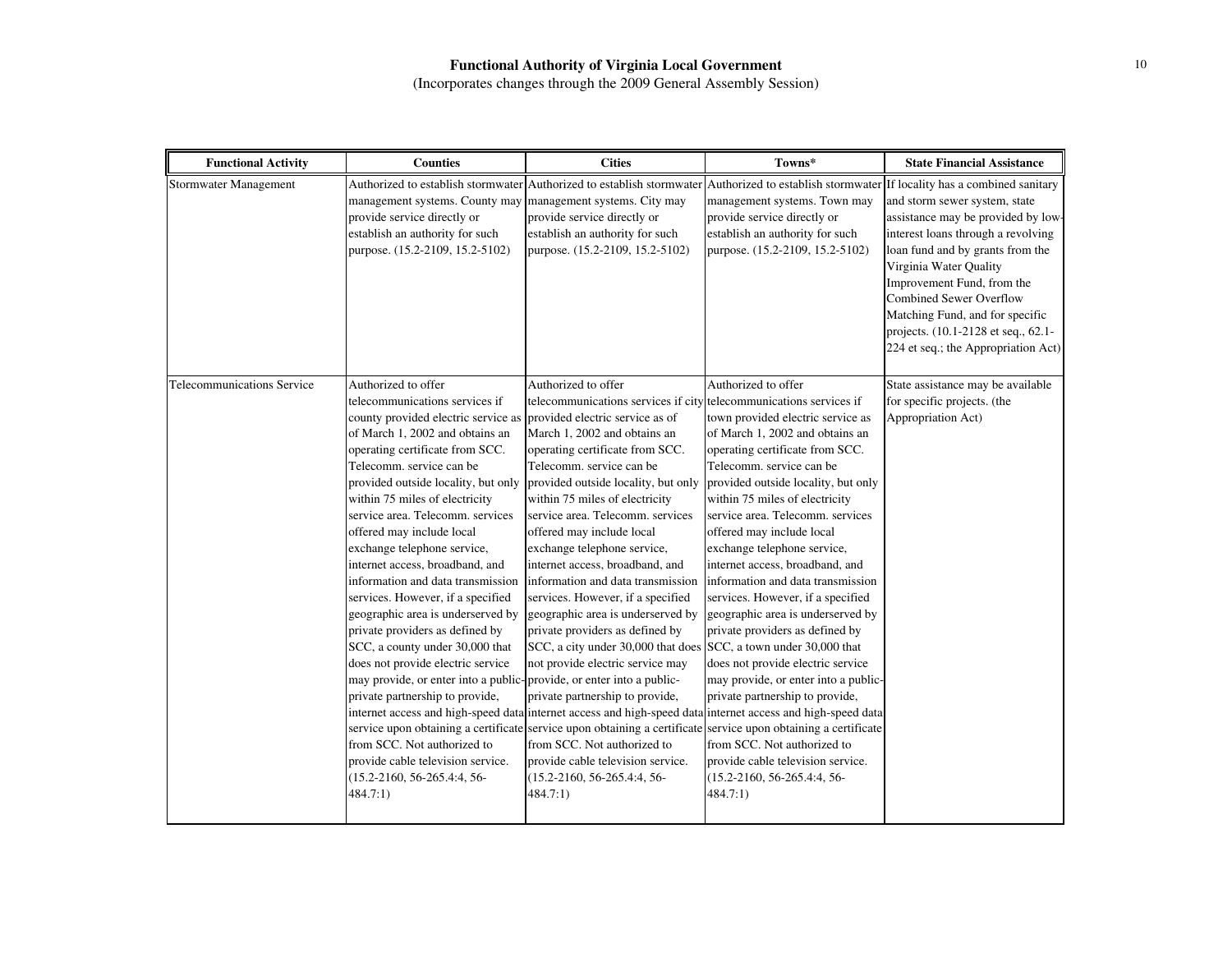| <b>Functional Activity</b> | <b>Counties</b>                                                                              | <b>Cities</b>                                                     | Towns*                                  | <b>State Financial Assistance</b>    |
|----------------------------|----------------------------------------------------------------------------------------------|-------------------------------------------------------------------|-----------------------------------------|--------------------------------------|
| Solid Waste Collection and | Required to develop and                                                                      | Required to develop and                                           | Required to develop and                 | State assistance available for final |
| Disposal                   | implement solid waste                                                                        | implement solid waste                                             | implement solid waste                   | closure of landfills which were not  |
|                            | management plan. Authorized to                                                               | management plan. Authorized to                                    | management plan. Authorized to          | equipped with pollution controls     |
|                            | operate solid waste management                                                               | operate solid waste management                                    | operate solid waste management          | now required by State regulation.    |
|                            | facilities. County may provide                                                               | facilities. City may provide service facilities. Town may provide |                                         | $(\$10.1-1413.2)$                    |
|                            | service directly or establish an                                                             | directly or establish an authority                                | service directly or establish an        |                                      |
|                            | authority for such purpose. $(\frac{8}{510.1})$ for such purpose. $(\frac{8}{510.1})$ -1411, |                                                                   | authority for such purpose. Town        |                                      |
|                            | 1411, 15.2-928, and 15.2-5102 et                                                             | 15.2-928, and 15.2-5102 et seq.)                                  | may use county landfill. County         |                                      |
|                            | seq.)                                                                                        |                                                                   | may not charge town for such use        |                                      |
|                            |                                                                                              |                                                                   | unless both jurisdictions levy          |                                      |
|                            |                                                                                              |                                                                   | consumer utility tax and county         |                                      |
|                            |                                                                                              |                                                                   | ordinance provides that revenues        |                                      |
|                            |                                                                                              |                                                                   | from the county tax are to be used      |                                      |
|                            |                                                                                              |                                                                   | for solid waste disposal. $(\S\S10.1 -$ |                                      |
|                            |                                                                                              |                                                                   | 1411, 15.2-928, and 15.2-5102 et        |                                      |
|                            |                                                                                              |                                                                   | seq. See 1980-1981 Op. Va. Att'y.       |                                      |
|                            |                                                                                              |                                                                   | Gen., 397)                              |                                      |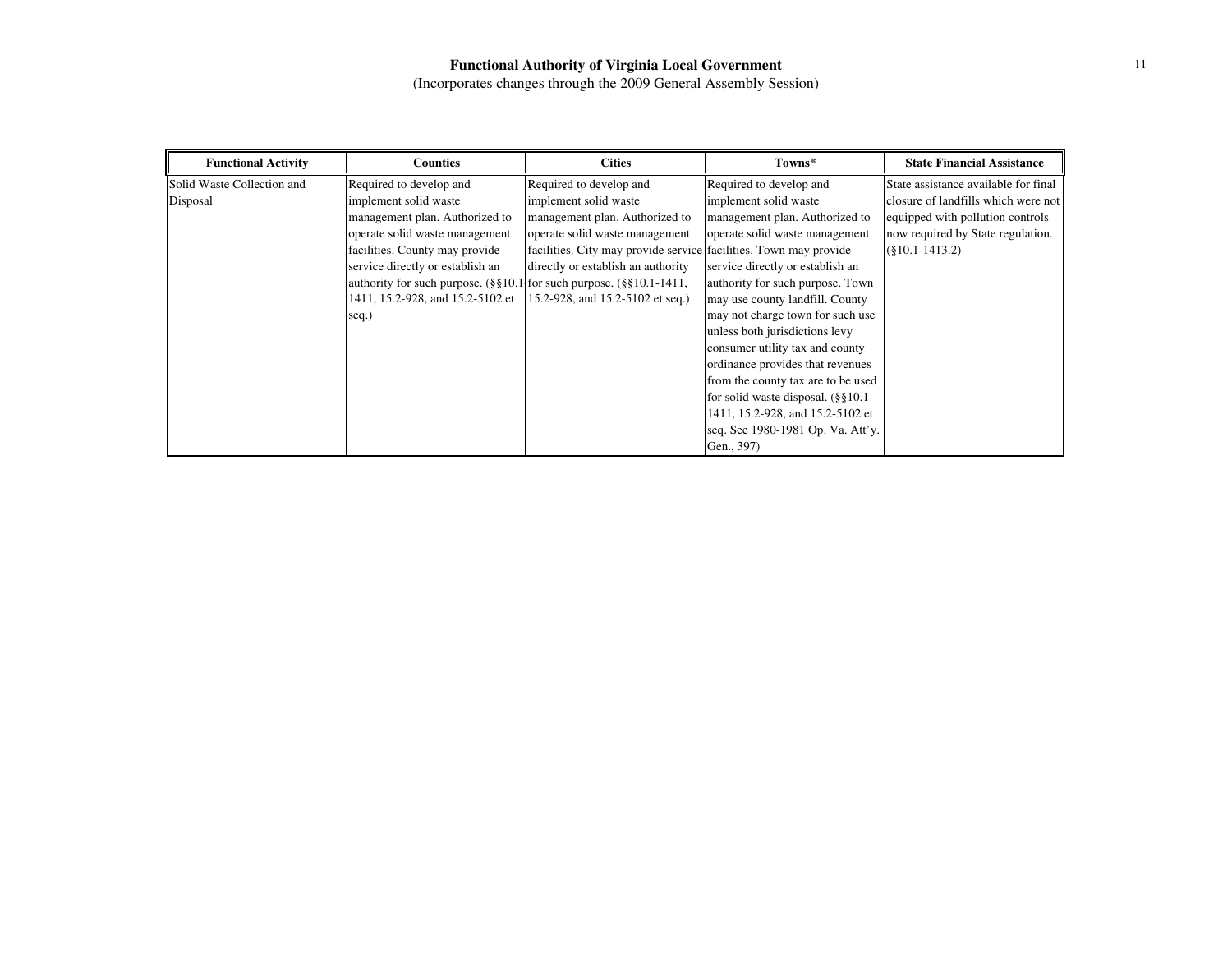| <b>Functional Activity</b>    | <b>Counties</b>                                                                                                                                                                                                                                                                                              | <b>Cities</b>                                                                                                                                                                                                                                                                                                                                                                         | Towns*                                                                                      | <b>State Financial Assistance</b>                                                                                                                    |
|-------------------------------|--------------------------------------------------------------------------------------------------------------------------------------------------------------------------------------------------------------------------------------------------------------------------------------------------------------|---------------------------------------------------------------------------------------------------------------------------------------------------------------------------------------------------------------------------------------------------------------------------------------------------------------------------------------------------------------------------------------|---------------------------------------------------------------------------------------------|------------------------------------------------------------------------------------------------------------------------------------------------------|
| <b>Social Services</b>        |                                                                                                                                                                                                                                                                                                              |                                                                                                                                                                                                                                                                                                                                                                                       |                                                                                             |                                                                                                                                                      |
| <b>Social Services</b>        | Required to have department of<br>social services (may be termed<br>"welfare"), singly or in<br>cities. Departments provide social<br>services such as protective<br>services, foster care, and adoption;<br>also administer state and federal<br>financial assistance programs.<br>$(\$63.2-300, 63.2-324)$ | Required to have department of<br>social services (may be termed<br>"welfare"), singly or in<br>combination with other counties or combination with other counties or<br>cities. Departments provide social<br>services such as protective<br>services, foster care, and adoption;<br>also administer state and federal<br>financial assistance programs.<br>$(\$63.2-300, 63.2-324)$ | Not authorized to provide social<br>services: town residents utilize<br>county departments. | State assistance provides at least<br>50 percent but no more than 62 1/2<br>percent of the administrative costs<br>of local departments. (§63.2-401) |
| <b>Public Assistance</b>      | general relief for persons not<br>assistance. (§63.2-802.)                                                                                                                                                                                                                                                   | Authorized to establish program of Authorized to establish program of Not authorized to provide public<br>general relief for persons not<br>eligible for other forms of financial eligible for other forms of financial county programs.<br>assistance. (§63.2-802)                                                                                                                   | assistance; town residents utilize                                                          | None provided for general relief.                                                                                                                    |
| <b>Public Health</b>          | Required to establish local health<br>department; may enter into<br>contract with State Department of<br>Must enforce all laws and<br>regulations of Board of Health.<br>$(\$§32.1-30$ and $32.1-31$ , 32)                                                                                                   | Required to establish local health<br>department; may enter into<br>contract with State Department of<br>Health to operate local department. Health to operate local department.<br>Must enforce all laws and<br>regulations of Board of Health.<br>$(\$§32.1-30$ and $32.1-31$ , 32)                                                                                                 | Not authorized to establish<br>department; town residents utilize<br>county departments.    | State assistance provides 55 to 80<br>percent of the costs of operating<br>local departments.                                                        |
| Hospitalization for Indigents | Required to participate in<br>State/Local Hospitalization<br>program, which provides<br>assistance to indigent persons for<br>hospital expenses. (§32.1-343 et<br>seq.)                                                                                                                                      | Required to participate in<br>State/Local Hospitalization<br>program, which provides<br>assistance to indigent persons for<br>hospital expenses. (§32.1-343 et<br>seq.)                                                                                                                                                                                                               | Not authorized to participate in<br>program; town residents utilize<br>county program.      | State assistance provides at least<br>75 percent of the costs of the<br>program. (§32.1-345)                                                         |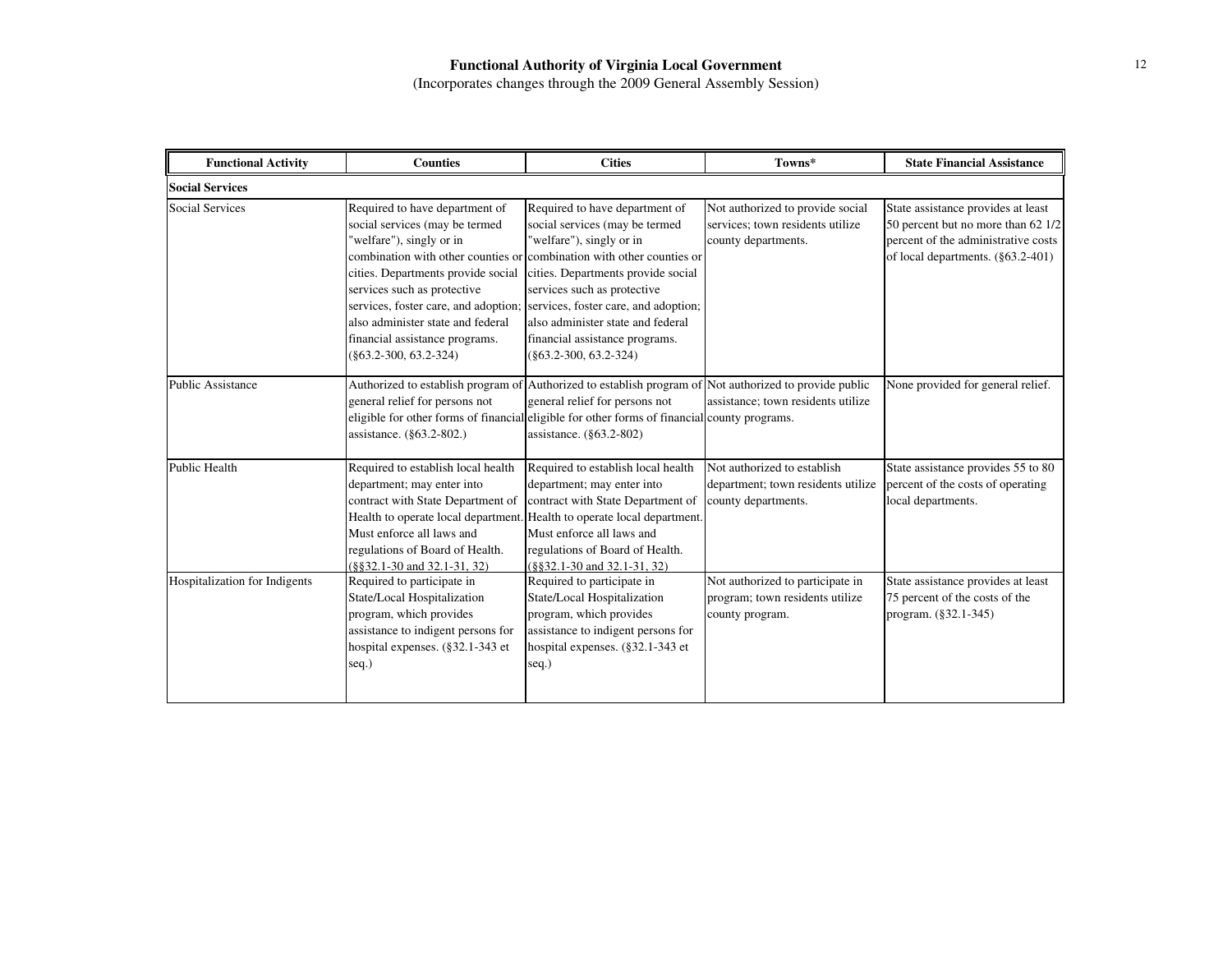| <b>Functional Activity</b> | <b>Counties</b>                                                                                                                                                                                                                                                                                                                      | <b>Cities</b>                                                                                                                                                                                                                                                                                                                                                                  | Towns*                                                                                                                                                                                                                                                                                                                                                                                                              | <b>State Financial Assistance</b>                                                                            |
|----------------------------|--------------------------------------------------------------------------------------------------------------------------------------------------------------------------------------------------------------------------------------------------------------------------------------------------------------------------------------|--------------------------------------------------------------------------------------------------------------------------------------------------------------------------------------------------------------------------------------------------------------------------------------------------------------------------------------------------------------------------------|---------------------------------------------------------------------------------------------------------------------------------------------------------------------------------------------------------------------------------------------------------------------------------------------------------------------------------------------------------------------------------------------------------------------|--------------------------------------------------------------------------------------------------------------|
| <b>Mental Health</b>       | Required to establish, either singly Required to establish, either singly Not authorized to participate in<br>or in combination with another<br>county or city, a community<br>mental health, mental retardation<br>and substance abuse treatment<br>services. Alternatively, may<br>establish a behavioral health<br>$600$ et seq.) | or in combination with another<br>county or city, a community<br>services board, which shall provide services board, which shall provide<br>mental health, mental retardation<br>and substance abuse treatment<br>services. Alternatively, may<br>establish a behavioral health<br>authority. (§37.2-500 et seq., 37.2- authority. (§37.2-500 et seq., 37.2-<br>$600$ et seq.) | program; town residents utilize<br>county program.                                                                                                                                                                                                                                                                                                                                                                  | State assistance provides up to 90<br>percent of the total costs of local<br>programs. (§37.2-509, 37.2-611) |
| Housing                    | Housing authority created in each<br>county; not activated until<br>$36-3$ and $36-4$ )                                                                                                                                                                                                                                              | Housing authority created in each<br>city; not activated until approved<br>$36-4)$                                                                                                                                                                                                                                                                                             | Housing authority created in each State assistance provided by grants<br>town; not activated until approved and loans for several types of<br>approved by local referendum. (§§ by local referendum. (§§ 36-3 and by local referendum, and, if county housing programs. (§ 36-141 et<br>has a housing authority, approved<br>by the county authority and the<br>county governing body. (§§ 36-3,<br>36-4 and 36-23) | seq.)                                                                                                        |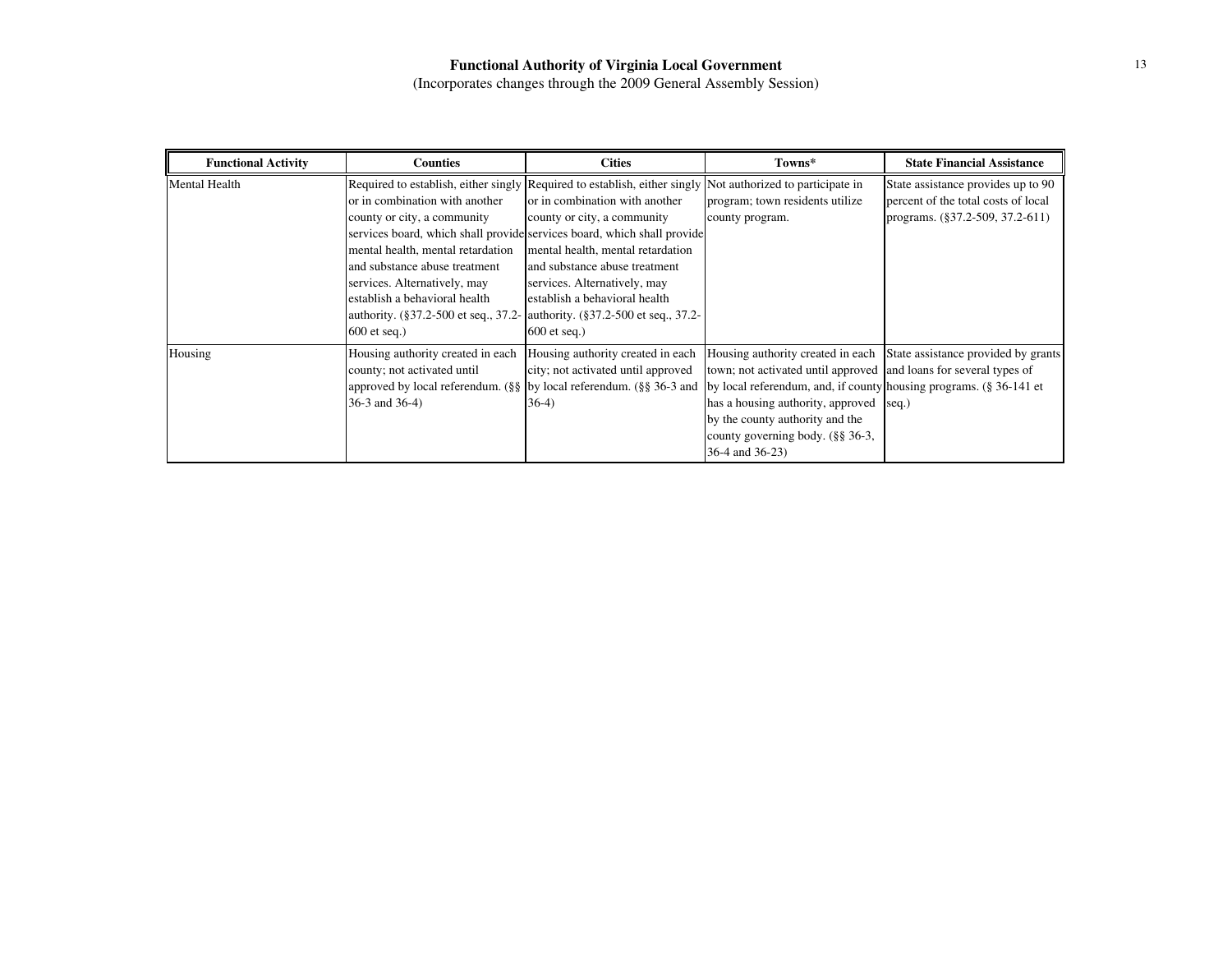| <b>Functional Activity</b>    | <b>Counties</b>                                                                                                                                                                                                                      | <b>Cities</b>                                                                                                                                                                                                                                                                                                                                                                                                                                                                   | Towns*                                                                                                                                                                                                                                                                                                                                                                                                                                                                                                                                                                                                                                                                     | <b>State Financial Assistance</b> |  |
|-------------------------------|--------------------------------------------------------------------------------------------------------------------------------------------------------------------------------------------------------------------------------------|---------------------------------------------------------------------------------------------------------------------------------------------------------------------------------------------------------------------------------------------------------------------------------------------------------------------------------------------------------------------------------------------------------------------------------------------------------------------------------|----------------------------------------------------------------------------------------------------------------------------------------------------------------------------------------------------------------------------------------------------------------------------------------------------------------------------------------------------------------------------------------------------------------------------------------------------------------------------------------------------------------------------------------------------------------------------------------------------------------------------------------------------------------------------|-----------------------------------|--|
| <b>Planning</b>               |                                                                                                                                                                                                                                      |                                                                                                                                                                                                                                                                                                                                                                                                                                                                                 |                                                                                                                                                                                                                                                                                                                                                                                                                                                                                                                                                                                                                                                                            |                                   |  |
| Comprehensive Planning        | Required to appoint planning<br>commission and to adopt a<br>adjoining counties and<br>municipalities may provide for<br>joint planning commission.<br>(§§15.2-2210, 15.2-2219, 15.2-<br>2223)                                       | Required to appoint planning<br>commission and to adopt a<br>comprehensive plan. Two or more comprehensive plan. Two or more comprehensive plan. Two or more<br>counties and municipalities may<br>provide for joint planning<br>commission. City plan may<br>include planning for adjacent<br>unincorporated territory, but shall<br>not be considered comprehensive<br>plan for such area unless adopted<br>by county. (§§15.2-2210, 15.2-<br>2219, 15.2-2223, and 15.2-2231) | Required to appoint planning<br>commission and to adopt a<br>counties and municipalities may<br>provide for joint planning<br>commission. Town may designate,<br>with consent of county, the county<br>planning commission as the<br>planning commission of town.<br>County comprehensive plan may<br>include town, but county plan may<br>not be considered comprehensive<br>plan for town, unless adopted as<br>such by town council. Town plan<br>may include planning for adjacent<br>unincorporated territory, but shall<br>not be considered comprehensive<br>plan for such area unless adopted<br>by county. (§§15.2-2210, 15.2-<br>2218, 15.2-2223, and 15.2-2231) | None provided.                    |  |
| Zoning                        | Authorized to enact zoning<br>ordinance for unincorporated<br>areas; permitted parameters set out set out in state statute. (§§15.2-<br>in state statute. (§§15.2-2280, 15.2-2280, 15.2-2281, and 15.2-2286)<br>2281, and 15.2-2286) | Authorized to enact zoning<br>ordinance; permitted parameters                                                                                                                                                                                                                                                                                                                                                                                                                   | Authorized to enact zoning<br>ordinance; permitted parameters<br>set out in state statute. County<br>zoning ordinance does not apply to<br>town territory. (§§15.2-2280, 15.2-<br>2281, and 15.2-2286)                                                                                                                                                                                                                                                                                                                                                                                                                                                                     | None provided.                    |  |
| <b>Subdivision Regulation</b> | Required to adopt subdivision<br>ordinance; issues to be addressed<br>set out in state statute. (§§15.2-<br>2240 through 15.1-2242)                                                                                                  | Required to adopt subdivision<br>ordinance; issues to be addressed<br>set out in state statute. (§§15.2-<br>2240 through 15.1-2242)                                                                                                                                                                                                                                                                                                                                             | Required to adopt subdivision<br>ordinance; issues to be addressed<br>set out in state statute. (§§15.2-<br>2240 through 15.1-2242)                                                                                                                                                                                                                                                                                                                                                                                                                                                                                                                                        | None provided.                    |  |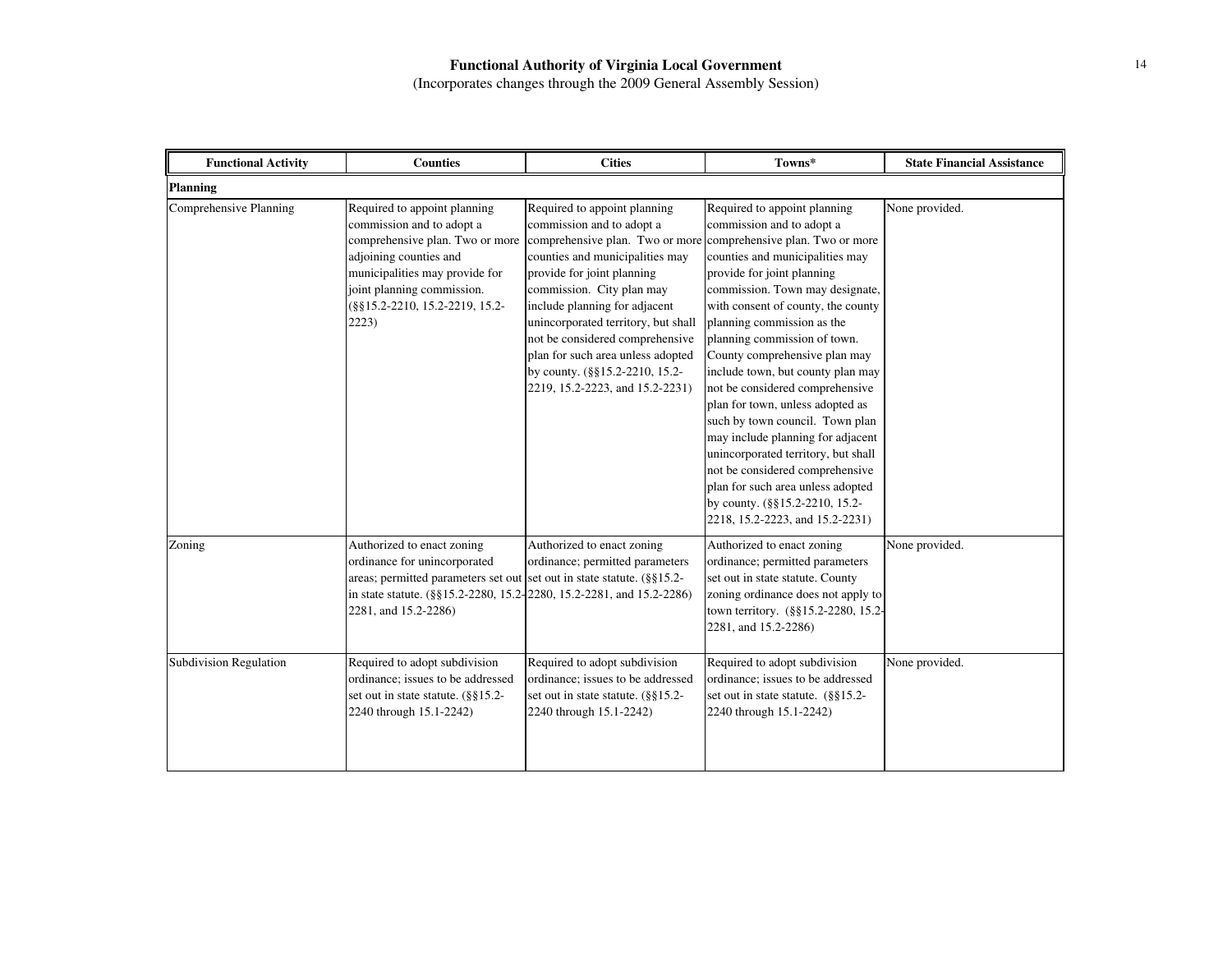| <b>Functional Activity</b>      | <b>Counties</b>                                                                                                                                                                                                                                                                                                                                                                                                                                                                                                                                                                                                                                                                                                                                                            | <b>Cities</b>                                                                                                                       | Towns*                                                                                                                                                                                                                                                                                                                                                                                                  | <b>State Financial Assistance</b>                                                                                                                                                                                                                                                                                                                                                                               |
|---------------------------------|----------------------------------------------------------------------------------------------------------------------------------------------------------------------------------------------------------------------------------------------------------------------------------------------------------------------------------------------------------------------------------------------------------------------------------------------------------------------------------------------------------------------------------------------------------------------------------------------------------------------------------------------------------------------------------------------------------------------------------------------------------------------------|-------------------------------------------------------------------------------------------------------------------------------------|---------------------------------------------------------------------------------------------------------------------------------------------------------------------------------------------------------------------------------------------------------------------------------------------------------------------------------------------------------------------------------------------------------|-----------------------------------------------------------------------------------------------------------------------------------------------------------------------------------------------------------------------------------------------------------------------------------------------------------------------------------------------------------------------------------------------------------------|
| Transportation                  |                                                                                                                                                                                                                                                                                                                                                                                                                                                                                                                                                                                                                                                                                                                                                                            |                                                                                                                                     |                                                                                                                                                                                                                                                                                                                                                                                                         |                                                                                                                                                                                                                                                                                                                                                                                                                 |
| Highway and Street Construction | State is responsible for<br>construction of all roads accepted<br>into the state highway system in all within jurisdiction, except for<br>counties except Arlington and<br>Henrico, which have retained<br>responsibility for construction of<br>secondary highways within their<br>jurisdictions. The latter localities<br>are authorized to relinquish that<br>responsibility to the state if they<br>choose. (§§33.1-85 through 33.1-<br>88). Any county may enter into<br>agreement with Commonwealth<br>Transportation Commissioner to<br>resume responsibility for planning,<br>constructing, maintaining, and<br>operating secondary highways<br>$(33.1-84.1)$ . Any county may use<br>local funds to supplement state<br>construction activity. $(\S 33.1 - 75.3)$ | Authorized to construct and<br>control streets and highways<br>interstate and primary highways.<br>$(\$§15.2-2000$ and $15.2-2001)$ | Authorized to construct and<br>control streets and highways<br>within jurisdiction which are not<br>part of state highway system.<br>However, in towns with less than<br>3,500, streets which constitute<br>connecting links between roads in<br>the secondary system are included<br>in the secondary system. $(\S \S 15.2 -$<br>2000, 15.2-2001, 33.1-42, and 33.1 towns with population under<br>67) | State is responsible for<br>construction and control of<br>interstate, primary, and secondary<br>highways. (§§33.1-25, 33.1-26,<br>33.1-49, 33.1-67, and 33.1-69)<br>State pays 98 per cent of cost of<br>construction of qualifying roadway<br>in cities and in towns with a<br>population of more than 3,500. In<br>3,500, state will pay entire cost of<br>construction of qualifying<br>roadway. (§33.1-44) |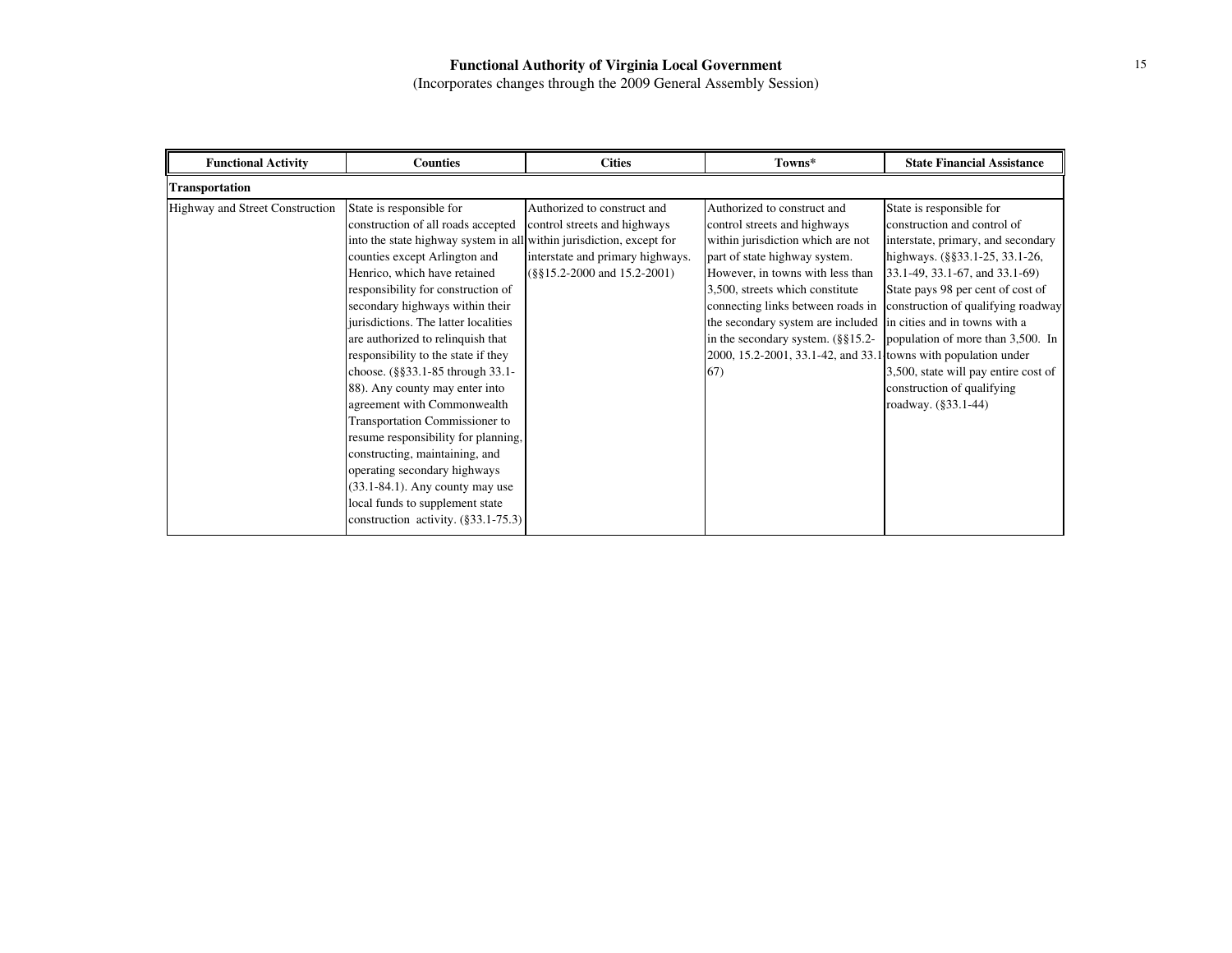| <b>Functional Activity</b>     | <b>Counties</b>                                                                                                                                                                                                                                                                                                                                                                                                                                | <b>Cities</b>                                                                                                                                                        | Towns*                                                                                                                                                                                                                                                                                                                                                                                                                                                                                                                                                                                                                                                                                                                                                                                                                                                                                                                  | <b>State Financial Assistance</b>                                                                                                                                                                                                                                                                                                                                                                                               |
|--------------------------------|------------------------------------------------------------------------------------------------------------------------------------------------------------------------------------------------------------------------------------------------------------------------------------------------------------------------------------------------------------------------------------------------------------------------------------------------|----------------------------------------------------------------------------------------------------------------------------------------------------------------------|-------------------------------------------------------------------------------------------------------------------------------------------------------------------------------------------------------------------------------------------------------------------------------------------------------------------------------------------------------------------------------------------------------------------------------------------------------------------------------------------------------------------------------------------------------------------------------------------------------------------------------------------------------------------------------------------------------------------------------------------------------------------------------------------------------------------------------------------------------------------------------------------------------------------------|---------------------------------------------------------------------------------------------------------------------------------------------------------------------------------------------------------------------------------------------------------------------------------------------------------------------------------------------------------------------------------------------------------------------------------|
| Highway and Street Maintenance | State is responsible for<br>maintenance of all roads accepted<br>into the state highway system in all except for interstate and primary<br>counties except Arlington and<br>Henrico, which have retained<br>responsibility for maintenance of<br>secondary highways within their<br>jurisdiction. The latter localities<br>are authorized to relinquish that<br>responsibility to the State if they<br>choose. (§§33.1-85 through 33.1-<br>88) | highways within jurisdiction,<br>highways (§§15.2-2000 and 15.2-<br>2001)                                                                                            | Authorized to maintain streets and Authorized to maintain streets and<br>highways within jurisdiction,<br>except for interstate and primary<br>highways. (§§15.2-2000 and 15.2-<br>2001). For towns with less than<br>3,500 population, state will, with<br>consent of town, incorporate into<br>the state highway system, and<br>maintain, those streets which<br>constitute connecting links in the<br>state highway system. (§§33.1-<br>41.1 and 33.1-42) Such towns<br>may request that the state maintain<br>up to 2 miles of roads whether or<br>not they constitute such connecting<br>links, and may further request that<br>the state accept for maintenance up<br>to 1/4 mile of roads annually<br>(§33.1-79). Towns under 3,500<br>that otherwise choose to maintain<br>their own roads may still add some<br>roads to state secondary system,<br>provided the roads meet certain<br>requirements (33.1-82). | State maintains interstate, primary,<br>and secondary highways. (§§33.1-<br>25, 33.1-26, 33.1-49, and 33.1-69)<br>For cities and for towns with a<br>population of 3,500 or more, state<br>provides funds to assist in<br>maintaining urban streets that meet<br>state standards; payments based on<br>number of moving lane-miles, with<br>rate based on cost to state of<br>maintaining roads in counties.<br>$(\$33.1-41.1)$ |
| <b>Highway Safety</b>          | Authorized to adopt ordinances,<br>not in conflict with state law, to<br>regulate vehicles on all public<br>thoroughfares within boundaries.<br>(§46.2-1300 et seq.)                                                                                                                                                                                                                                                                           | Authorized to adopt ordinances,<br>not in conflict with state law, to<br>regulate vehicles on all public<br>thoroughfares within boundaries.<br>(§46.2-1300 et seq.) | Authorized to adopt ordinances,<br>not in conflict with state law, to<br>regulate vehicles on all public<br>thoroughfares within boundaries.<br>(§46.2-1300 et seq.). County<br>ordinances are not applicable<br>inside town if town has adopted<br>traffic regulation ordinances.<br>$(\$46.2-1311)$                                                                                                                                                                                                                                                                                                                                                                                                                                                                                                                                                                                                                   | None provided.                                                                                                                                                                                                                                                                                                                                                                                                                  |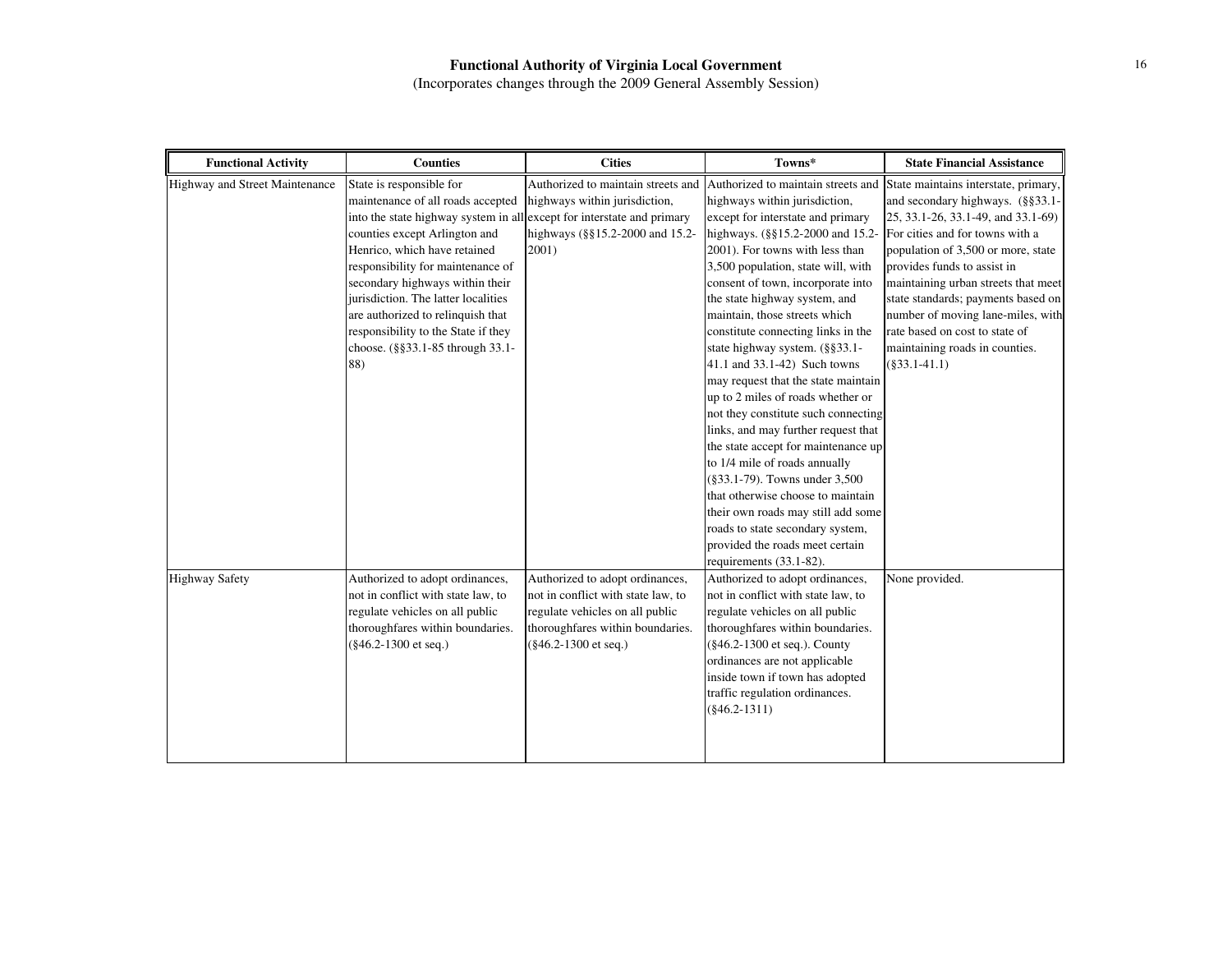| <b>Functional Activity</b>   | <b>Counties</b>                                                                                       | <b>Cities</b>                                                                                         | Towns*                                                                                                                                                        | <b>State Financial Assistance</b>                                                                                                                                                                                                                                                                      |
|------------------------------|-------------------------------------------------------------------------------------------------------|-------------------------------------------------------------------------------------------------------|---------------------------------------------------------------------------------------------------------------------------------------------------------------|--------------------------------------------------------------------------------------------------------------------------------------------------------------------------------------------------------------------------------------------------------------------------------------------------------|
| <b>Public Transportation</b> | Authorized to operate public<br>transportation system. $(\S\S15.2 -$<br>947, 15.2-2109 and 15.2-4504) | Authorized to operate public<br>transportation system. $(\S\S15.2 -$<br>947, 15.2-2109 and 15.2-4504) | Authorized to operate public<br>transportation system. $(\S 15.2 -$<br>2109)                                                                                  | State assistance provided through<br>portions of the Transportation<br>Trust Fund dedicated for mass<br>transit, and from additional<br>appropriated funds. (§§33.1-<br>23.03:2, 58.1-638, and the<br>Appropriation Act)                                                                               |
| Airports                     | airport. (§5.1-31)                                                                                    | airport. (§5.1-31)                                                                                    | Authorized to develop and operate Authorized to develop and operate Authorized to develop and operate State assistance provided through<br>airport. (§5.1-31) | portion of the Transportation Trust<br>Fund dedicated for airports and<br>from other appropriated funds.<br>Also, low interest loans are<br>available through a revolving loan<br>fund. $(\frac{8}{5}5.1 - 30.1)$ et seq., 5.1-51,<br>33.1-23.03:2, 58.1-638, 58.1-2289;<br>and the Appropriation Act) |